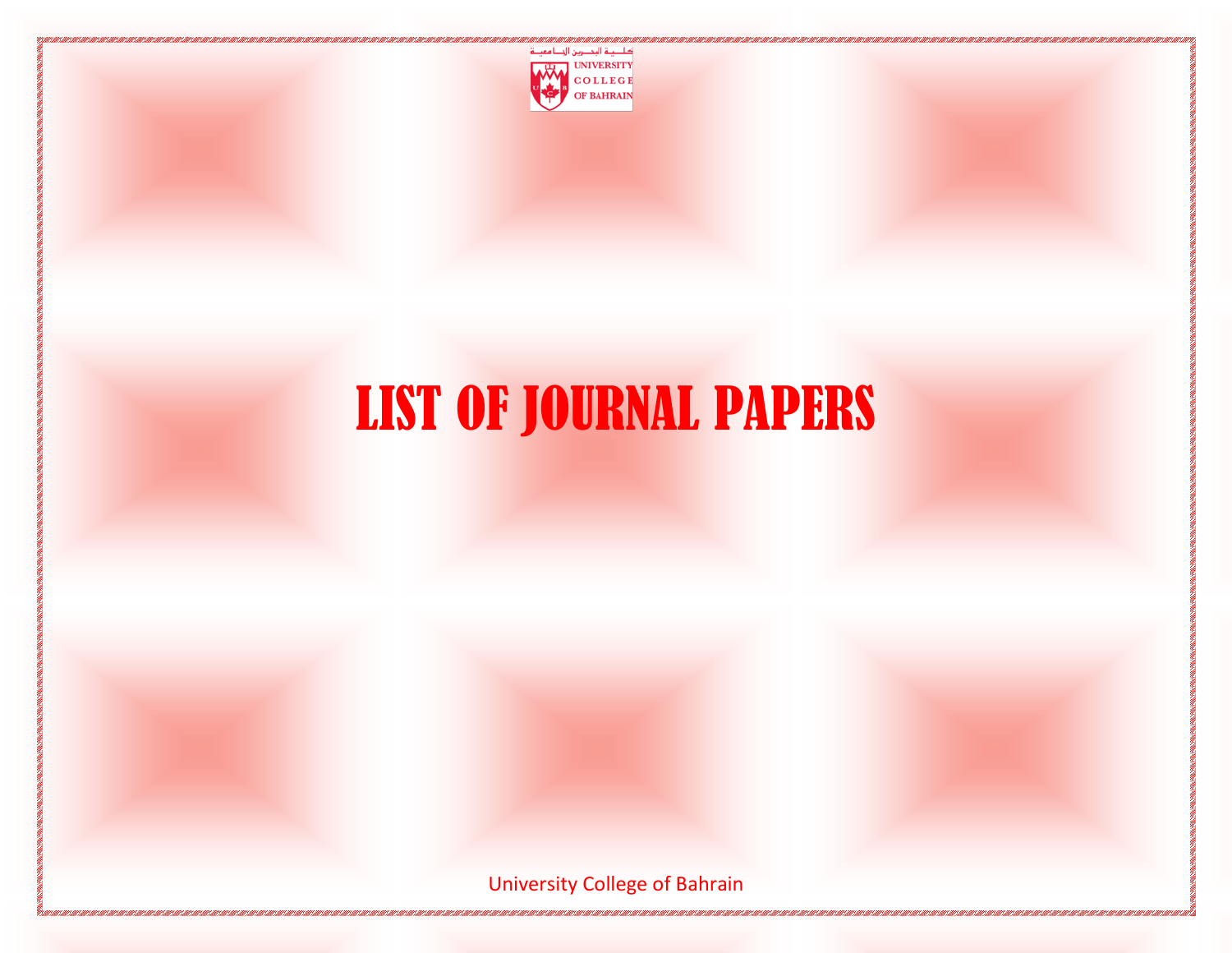

| Year/subject/ | <b>Title of Paper</b>                                                                                                         | Journal details (Issue & Vol.)                                                                                   | <b>Author/Co-</b>                                        | Year |
|---------------|-------------------------------------------------------------------------------------------------------------------------------|------------------------------------------------------------------------------------------------------------------|----------------------------------------------------------|------|
| <b>Number</b> |                                                                                                                               |                                                                                                                  | <b>Authors</b>                                           |      |
| 15/ACT/001    | <b>Obstacles to Integrating Forensic</b><br><b>Accounting in the Accounting</b><br><b>Curriculum: The Case of</b><br>Bahrain. | Global Review of Accounting and Finance, Vol.6,<br>No.(1), pp 165-175. (Indexed by Google Scholar)               | Dr. Abdulla Al-<br>Hadrami and Dr. Sutan<br>Emir Hidayat | 2015 |
| 15/ACT/002    | <b>Forensic Accounting Education</b><br>in Bahrain: A survey on<br>Educators' Opinion.                                        | <b>International Journal of Pedagogical Innovations</b><br>Vol. 3 No. 1, pp 7-15. (Indexed by Google<br>Scholar) | Dr. Abdulla Al-<br>Hadrami and Dr. Sutan<br>Emir Hidayat | 2015 |
| 15/CSC/003    | "Maximizing Efficiency of RSA<br>by Improving<br>Cryptosystems<br>Public Keys<br>Through True<br>Randomization",              | IJIRCCE, Vol. 3, Issue 6, June 2015, doi<br>10.15680/ijircce.2015.0306088                                        | Shaheen Hussain and<br>Dr. Nandita Sengupta,             | 2015 |
| 15/CSC/004    | "Designing of Hybrid RSA<br><b>Encryption Algorithm for Cloud</b><br>Security"                                                | IJIRCCE, Vol. 3, Issue 5, May 2015, doi<br>10.15680/ijircce.2015.0305106                                         | Dr. Nandita Sengupta                                     | 2015 |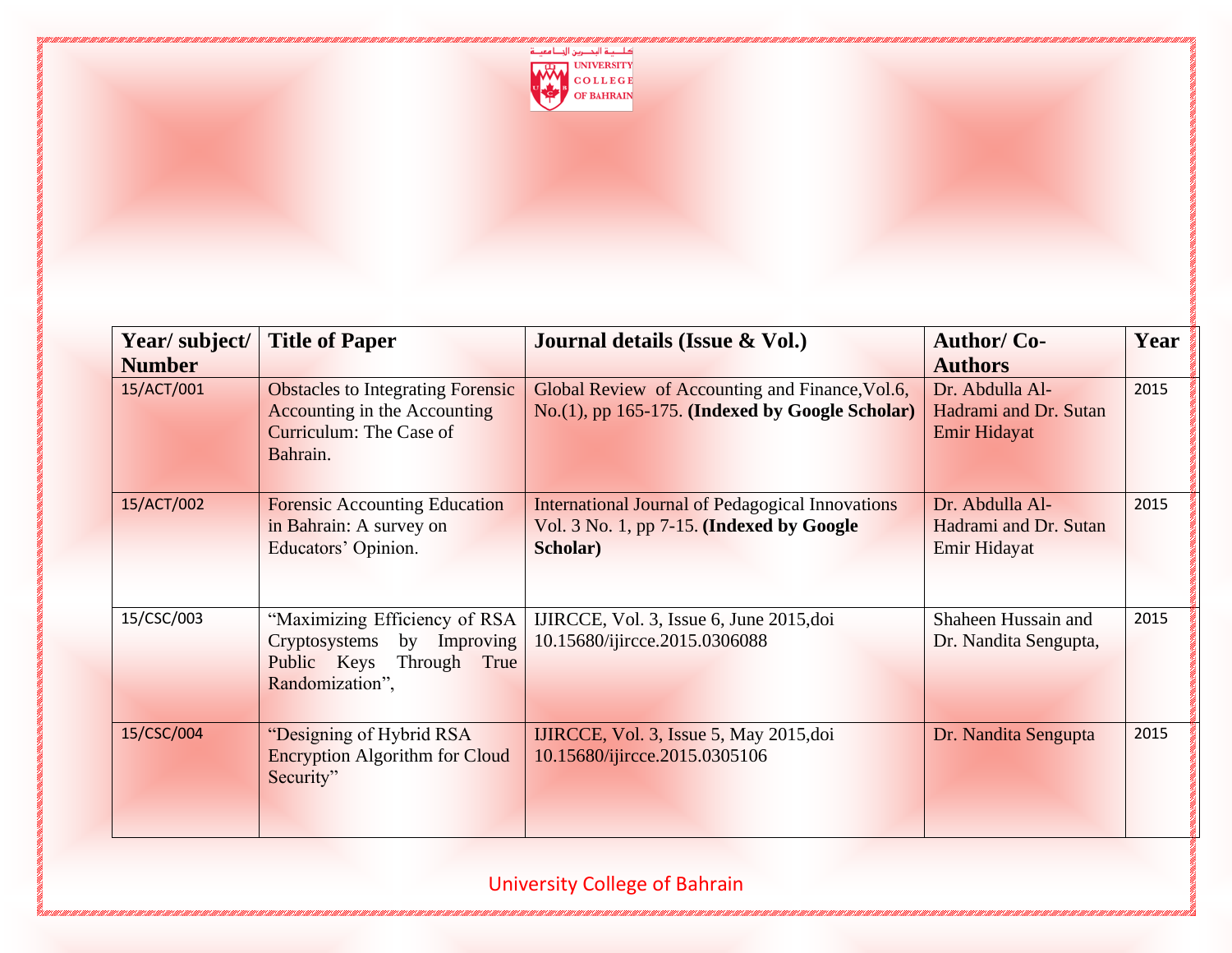|            |                                                                                                                                                                           | كاجية البحصرين الجنامعينة<br><b>UNIVERSITY</b><br>COLLEGE<br><b>OF BAHRAIN</b>                                                        |                                                           |      |
|------------|---------------------------------------------------------------------------------------------------------------------------------------------------------------------------|---------------------------------------------------------------------------------------------------------------------------------------|-----------------------------------------------------------|------|
| 15/IBF/005 | The Human Capital and Halal<br>Certification.                                                                                                                             | Journal Islamic of Marketing, 7(2). Indexed by<br>Scopus.                                                                             | Dr. Ahmed Rafiki $\&$<br>Wahab, K. A                      | 2015 |
| 15/IBF/006 | Islamic Values Beyond Halal<br>Certification.                                                                                                                             | Zawya Halal Knowledge Hub. Thomson Reuters.                                                                                           | Dr. Ahmed Rafiki                                          | 2015 |
| 15/IBF/007 | A Comparative Analysis on<br><b>Financial Performance between</b><br><b>Takaful and Conventional</b><br><b>Insurance in the Kingdom of</b><br>Bahrain during 2006-2011.   | Journal of Islamic Economics, Banking and<br>Finance, Vol. 11, No. 2, pp.101-112. (Indexed by<br>EBSCO, PROQUEST and ULRICH)          | Dr. Sutan Emir Hidayat<br>& Abdulla, A, M                 | 2015 |
| 15/IBF/008 | <b>How Do Motivational Factors</b><br><b>Influence Overall Job</b><br>Satisfaction? A Survey on<br><b>Employees across</b><br>Petrochemical Companies in<br>Saudi Arabia. | The Macrotheme Review, Special<br>Issue III, Vol. 4. No.4, pp. 88-96. (Indexed by<br><b>Google Scholar and Index Copernicus)</b>      | Dr. Sutan Emir Hidayat,<br>Emara, S.A and Al-<br>Fawaz, A | 2015 |
| 15/MMP/009 | Preserving Sufi Poetry through<br><b>Visual Arts</b>                                                                                                                      | (Journal: International Journal for Research and<br><b>Analytical Reviews -</b><br>http://ijrar.com/upload_issue/ijrar_issue_221.pdf) | Zeeshan Jawed Shah                                        | 2015 |
| 15/MMP/010 | <b>E3 Project: An Innovative Way</b><br>to Raise Charity                                                                                                                  | (Journal: International Journal for Research and<br><b>Analytical Reviews -</b><br>http://ijrar.com/upload_issue/ijrar_issue_223.pdf) | <b>Zeeshan Jawed Shah</b>                                 | 2015 |

and a condita condita condita condita condita condita condita condita condita condita condita con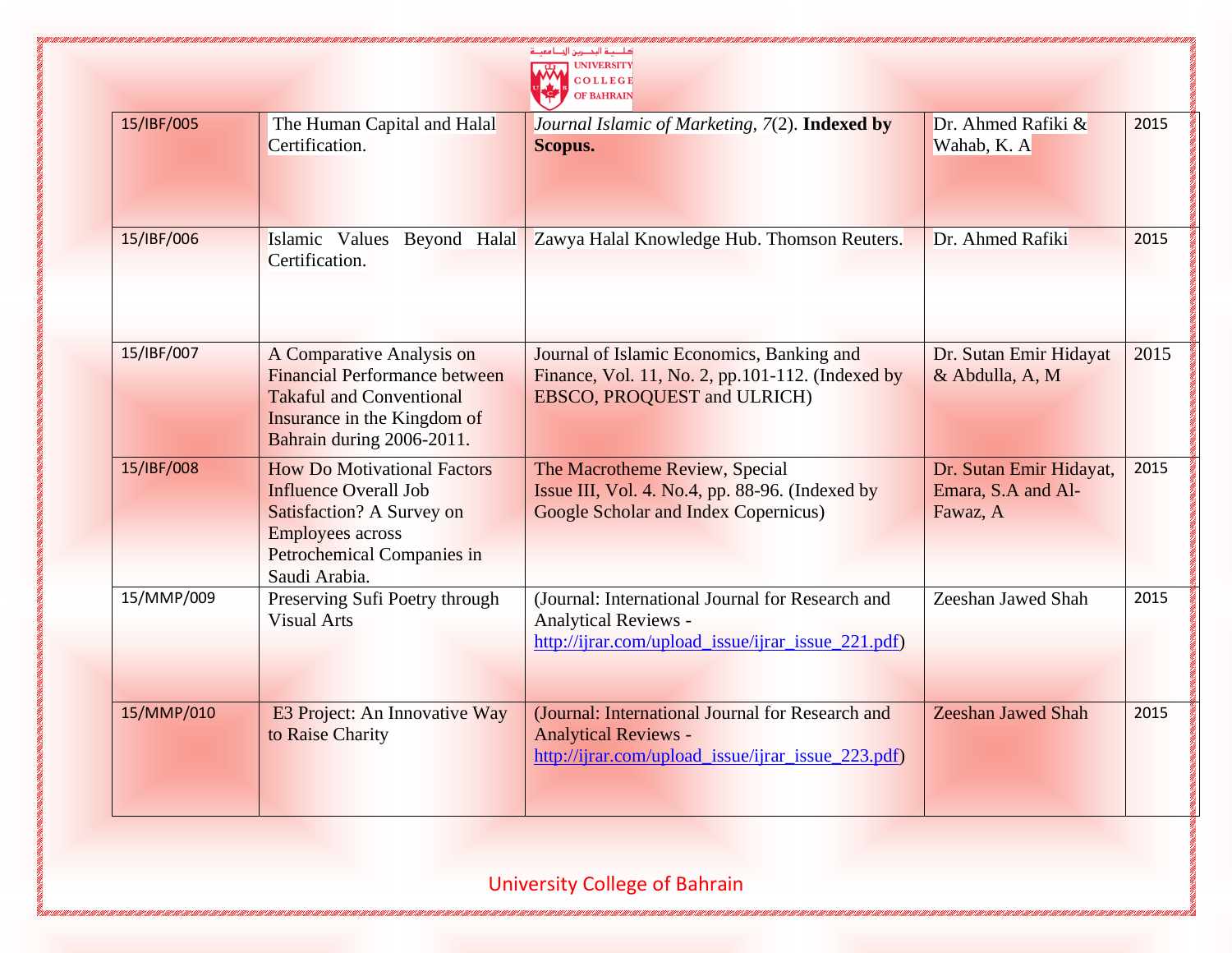|            |                                                                                                                     | كاحصة التحصرين الحصامعة<br>COLLEGE<br>OF BAHRAIN                                                                                                                                                                                                                                                                   |                                                          |      |
|------------|---------------------------------------------------------------------------------------------------------------------|--------------------------------------------------------------------------------------------------------------------------------------------------------------------------------------------------------------------------------------------------------------------------------------------------------------------|----------------------------------------------------------|------|
| 15/MMP/011 | <b>Digitizing Traditional</b><br><b>Filmmaking Process for</b><br><b>Education and Industry</b>                     | (Journal: International Journal of Computer<br><b>Science and Business Informatics -</b><br>http://ijcsbi.org/index.php/ijcsbi/article/view/625/1<br>67)                                                                                                                                                           | <b>Zeeshan Jawed Shah</b>                                | 2015 |
| 14/ACT/012 | Accounting students'<br>performance in web-based<br>courses: the case of the<br>Hashemite University of<br>Jordan". | World Review of Business Research, Volume (4),<br>No. (1), pp 19-35                                                                                                                                                                                                                                                | Dr. Abdulla Al-<br>Hadrami and Morris D                  | 2014 |
| 14/ACT/013 | The impact of Demographic<br><b>Variables on Accounting</b><br><b>Students Perfomance in Blended</b><br>Learning    | International Journal of Research in IT &<br>Management, Vol. (4), No. (4), pp20-40                                                                                                                                                                                                                                | Dr. Abdulla Al-<br>Hadrami                               | 2014 |
| 14/BUS/014 | <b>Islamic Principles and Values in</b><br>the Organization.                                                        | Asian Social Science, 10 (9), 1-7. Indexed by<br><b>Scopus, EbscoHost, DOAJ, Proquest, Google</b><br>Scholar, Lockss, Universe Digital Library, Open J-<br>Gate, The Excellence in Research for Australia,<br>Australian Business Dean Council, PKP Open<br>Archives Harvester, Ulrich's Periodicals<br>Directory. | Dr. Ahmed Rafiki $\&$<br>Wahab, K. A                     | 2014 |
| 14/CSC/015 | Detecting Intrusion and<br>Designing of CCRX<br><b>Dynamic Encryption Algorithm</b><br>of a Network System          | International Journal of Information Processing,<br>8(2), 37-46, 2014, ISSN: 0973-8215. Each of the<br>IJIP articles are archived and indexed with<br>prestigious academic indexes including Google<br>Scholar, arXiv, getCITED.                                                                                   | Dr. Nandita Sengupta,<br>Jeffrey Holmes and Jaya<br>Sil. | 2014 |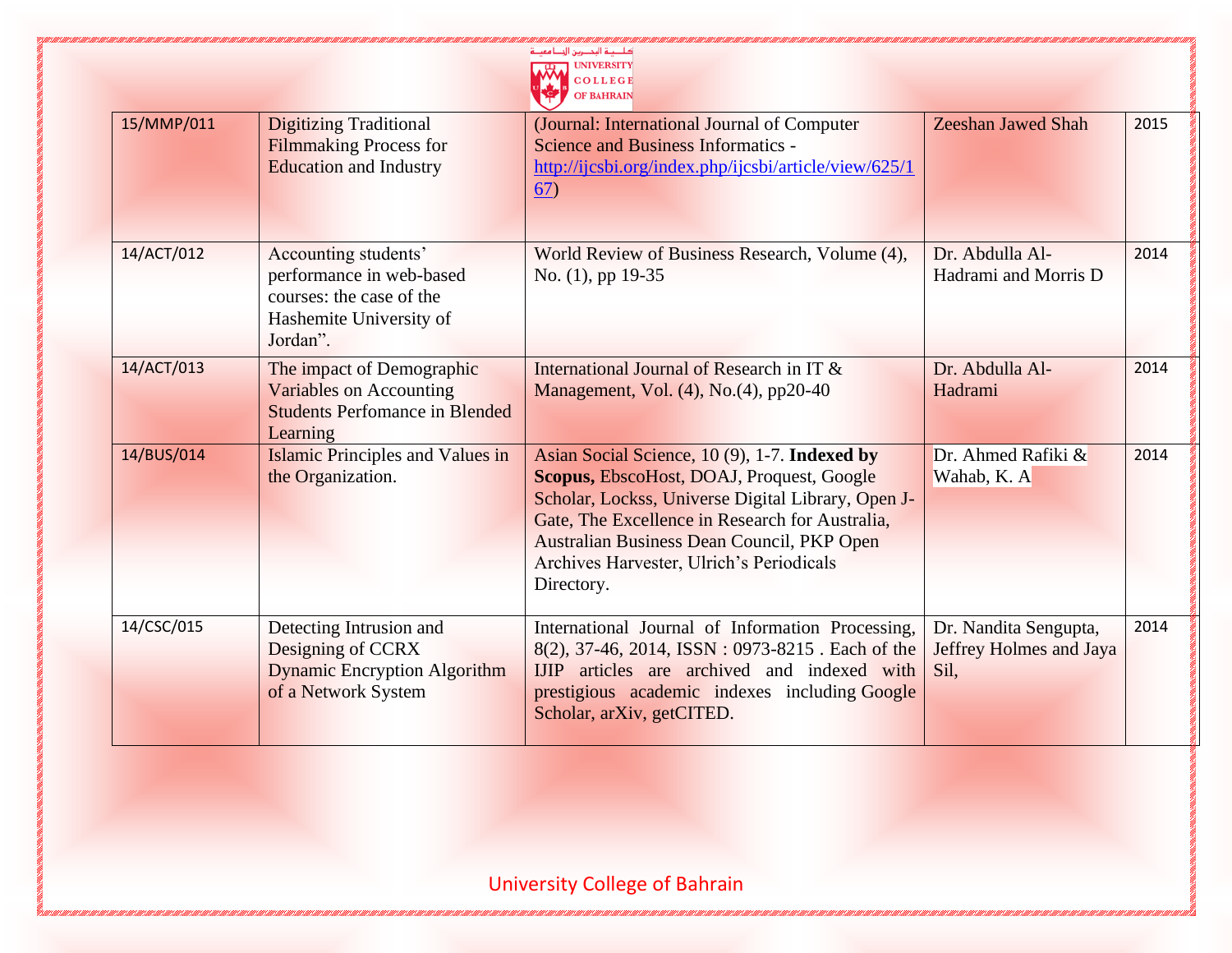|            |                                                                                                                                             | كاحدة البحصرين الجلنا معيا<br><b>OF BAHRAIN</b>                                                                                                                                                                                                                                                                                                                                                                                               |                                                         |      |
|------------|---------------------------------------------------------------------------------------------------------------------------------------------|-----------------------------------------------------------------------------------------------------------------------------------------------------------------------------------------------------------------------------------------------------------------------------------------------------------------------------------------------------------------------------------------------------------------------------------------------|---------------------------------------------------------|------|
| 14/HRM/016 | Human Resources Development<br>and Performance of Government<br>Provincial Employees: A Study<br>in North Sumatera, Indonesia               | Journal of Economics & Behavioral Studies, 6(2).<br>Indexed by Econlit, ABI-INFORM Complete,<br>Proquest Social Science Journals, Ulrich's<br>Periodicals Directory, RePec, EbscoHost Business<br>Source Complete, Index Copernicus, DOAJ,<br><b>Cabells Directories.</b>                                                                                                                                                                     | Dr. Ahmed Rafiki $\&$<br>Muda, I                        | 2014 |
| 14/IBF/017 | An Analysis on Disclosures in<br>the Annual Reports of Islamic<br><b>Banks</b> in Bahrain                                                   | International<br>Pedagogical<br>Journal<br>of<br>and<br>Innovations. (Will be Indexed by Google Scholar)                                                                                                                                                                                                                                                                                                                                      | Dr. Sutan Emir Hidayat<br>and Abdulrahman, N. A         | 2014 |
| 14/IBF/018 | <b>Measuring Small Firm</b><br><b>Entrepreneur's Performance</b><br><b>Based on Al-Falah</b>                                                | World Applied Sciences Journal, 29(12), 1532-<br>1539. Indexed by Scopus, ISI, Google Scholar,<br>DOAJ, EbscoHost, Ulrich's Periodicals Directory.                                                                                                                                                                                                                                                                                            | Dr. Ahmed Rafiki &<br>Wahab, K. A                       | 2014 |
| 14/IBF/019 | <b>Determinants on Obtaining Halal</b><br>Certification in Small Firms.                                                                     | World Applied Sciences Journal, 32(1), 47-55.<br><b>Indexed by Scopus, ISI, Google Scholar,</b><br>Directory of Open Access Journal (DOAJ),<br>EbscoHost, Ulrich's Periodicals Directory.                                                                                                                                                                                                                                                     | Dr. Ahmed Rafiki                                        | 2014 |
| 14/IBF/020 | Islamic Human Capital and Firm<br>Performance: An Evidence of<br><b>Small and Medium Enterprises</b><br>in Bahrain                          | $\sigma$ f<br>International<br>Journal<br><b>Business</b><br>and<br>Management, 9(4), p173. Indexed by EbscoHost,<br>DOAJ, Australian Business Dean Council,<br>Electronic Journal Library, PKP Open Archives<br>Harvester, Proquest, Google Scholar, Lockss,<br>National Library of Australia, Universe Digital<br>Library, Open J-Gate, Standard Periodical<br>Directory, Cabells Directories, The Excellence in<br>Research for Australia. | Dr. Ahmed Rafiki,<br>Imam Buchari &<br>AlKhalifa, K. M. | 2014 |
| 14/IBF/021 | The Employees' Awareness and<br><b>Attitudes Towards Islamic</b><br><b>Banking Products: a Survey of</b><br><b>Islamic Banks in Bahrain</b> | World Applied Sciences Journal, 32 (3), 436-443.<br><b>Indexed by Scopus, ISI, Google Scholar, DOAJ,</b><br>EbscoHost, Ulrich's Periodicals Directory.                                                                                                                                                                                                                                                                                        | Dr. Ahmed Rafiki,<br>Imam Buchari & Al<br>Qassab, M.A.H | 2014 |

7 EUIN FEANT FEANT FEANT FEANT FEANT FEART FEART FEANT FEART FEART FEANT FEANT FEANT FEANT FEANT FEA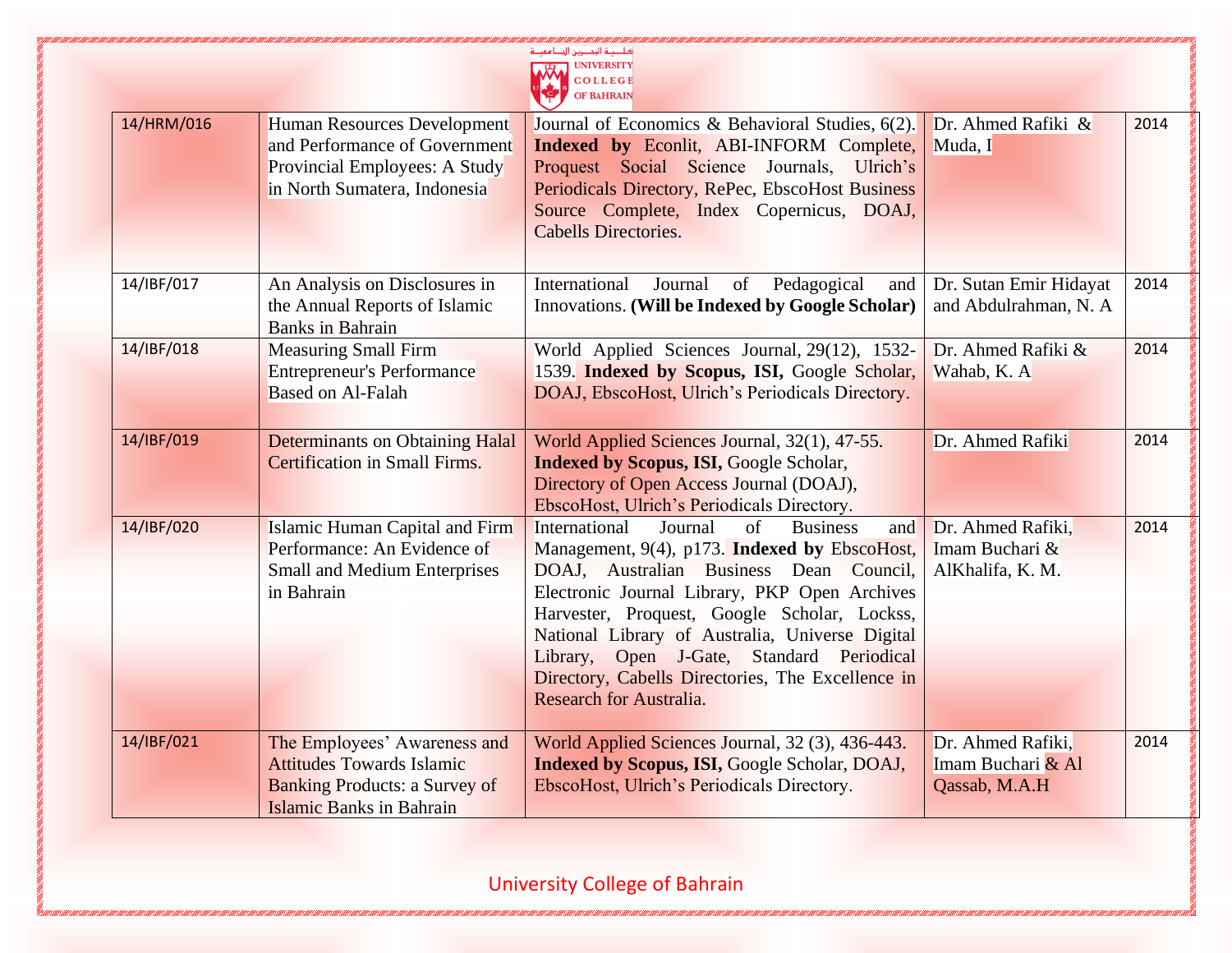|            |                                                                                                                                             | كاحية البحصرين الجنامعي<br><b>UNIVERSITY</b><br><b>OLLEGE</b><br><b>OF BAHRAIN</b>                                                                                                                                                                                                                      |                                                                |      |
|------------|---------------------------------------------------------------------------------------------------------------------------------------------|---------------------------------------------------------------------------------------------------------------------------------------------------------------------------------------------------------------------------------------------------------------------------------------------------------|----------------------------------------------------------------|------|
| 14/IBF/022 | <b>Islamic Principles and Values in</b><br>the Organization                                                                                 | Asian Social Science, 10 (9), 1-7. Indexed by<br>Scopus, EbscoHost, DOAJ, Proquest, Google<br>Scholar, Lockss, Universe Digital Library, Open J-<br>Gate, The Excellence in Research for Australia,<br>Australian Business Dean Council, PKP Open<br>Archives Harvester, Ulrich's Periodicals Directory | Dr. Ahmed Rafiki $\&$<br>Wahab, K. A                           | 2014 |
| 14/IBF/023 | <b>Factors Influencing Employees'</b><br>Performance: A Study o<br>n the Islamic Banks in Indonesia                                         | <b>International Journal of Business and Social</b><br>Science, 5 (2), 73-80. Indexed by Cabells<br>Directories, Ulrich's Periodicals Directory, DOAJ,<br>EbscoHost, Journal Seek, RePec, Business Source<br>Complete, Index Copernicus, Proquest, The<br><b>Australian Research Council</b>            | Dr. Ahmed Rafiki,<br>Muda, I., & Harahap,<br>M.R               | 2014 |
| 14/IBF/024 | Islamic Human Capital and Firm<br>Performance: An Evidence of<br><b>Small and Medium Enterprises</b><br>in Bahrain                          | International<br>of<br><b>Business</b><br>Journal<br>and<br>Management, 9(4), p173. Indexed by DOAJ,<br>EBSCO host, Google Scholar, and ProQuest.                                                                                                                                                       | Dr. Ahmed Rafiki,<br>AlKhalifa, K. M., &<br>Imam Buchari.      | 2014 |
| 14/IBF/025 | The Employees' Awareness and<br><b>Attitudes Towards Islamic</b><br><b>Banking Products: a Survey of</b><br><b>Islamic Banks in Bahrain</b> | World Applied Science Journal, 32(3), p. 436-434.<br><b>Indexed by ISI &amp; Scopus.</b>                                                                                                                                                                                                                | Imam Buchari, Dr.<br>Ahmed Rafiki, & Al<br>Qassab, Mahmood     | 2014 |
| 14/IBF/026 | Islamic Work Ethics and<br>Organization Commitment on<br><b>Islamic Banks in Bahrain</b>                                                    | Asian Social Science. Indexed by Scopus (Under<br>Review).                                                                                                                                                                                                                                              | Imam Buchari & Dr.<br><b>Ahmed Rafiki</b>                      | 2014 |
| 14/IBF/027 | <b>Public Awareness towards</b><br><b>Takaful Concept and Principles:</b><br>A Survey in Bahrain                                            | International Journal of Excellence in Islamic<br>Banking and Finance, Vol. 4, No. 2, pp. 1-16.<br>(Indexed by EBSCO, PROQUEST and ULRICH)                                                                                                                                                              | Dr. Sutan Emir Hidayat<br>and Rafeea, A.M                      | 2014 |
| 14/IBF/028 | Is the GCC Islamic Banks'<br><b>Financial Performance affected</b><br>by 2007/2008 Financial Crisis?                                        | Journal of Islamic Economics, Banking and<br>Finance, Vol. 10, No. 4, pp.74-<br>88. (Indexed by EBSCO, PROQUEST and<br><b>ULRICH)</b>                                                                                                                                                                   | Dr. Sutan Emir Hidayat,<br>Abdul Rashid, H.M and<br>Nu Nu Htay | 2014 |
| 14/IBF/029 | A Survey on the Need to Offer<br><b>Forensic Accounting Education</b><br>in the Kingdom of Bahrain                                          | <b>International Journal of Pedagogical and</b><br>Innovations, Vol. 2, No. 2, pp. 91-96. (Indexed by<br>Google Scholar)                                                                                                                                                                                | Dr. Sutan Emir Hidayat<br>and Al-Sadiq, A. A                   | 2014 |

CARP SANCH AND SANCH AND SANCH AND SANCH AND SANCH AND SANCH AND SANCH AND SANCH AND SANCH AND SANCH AND SANCH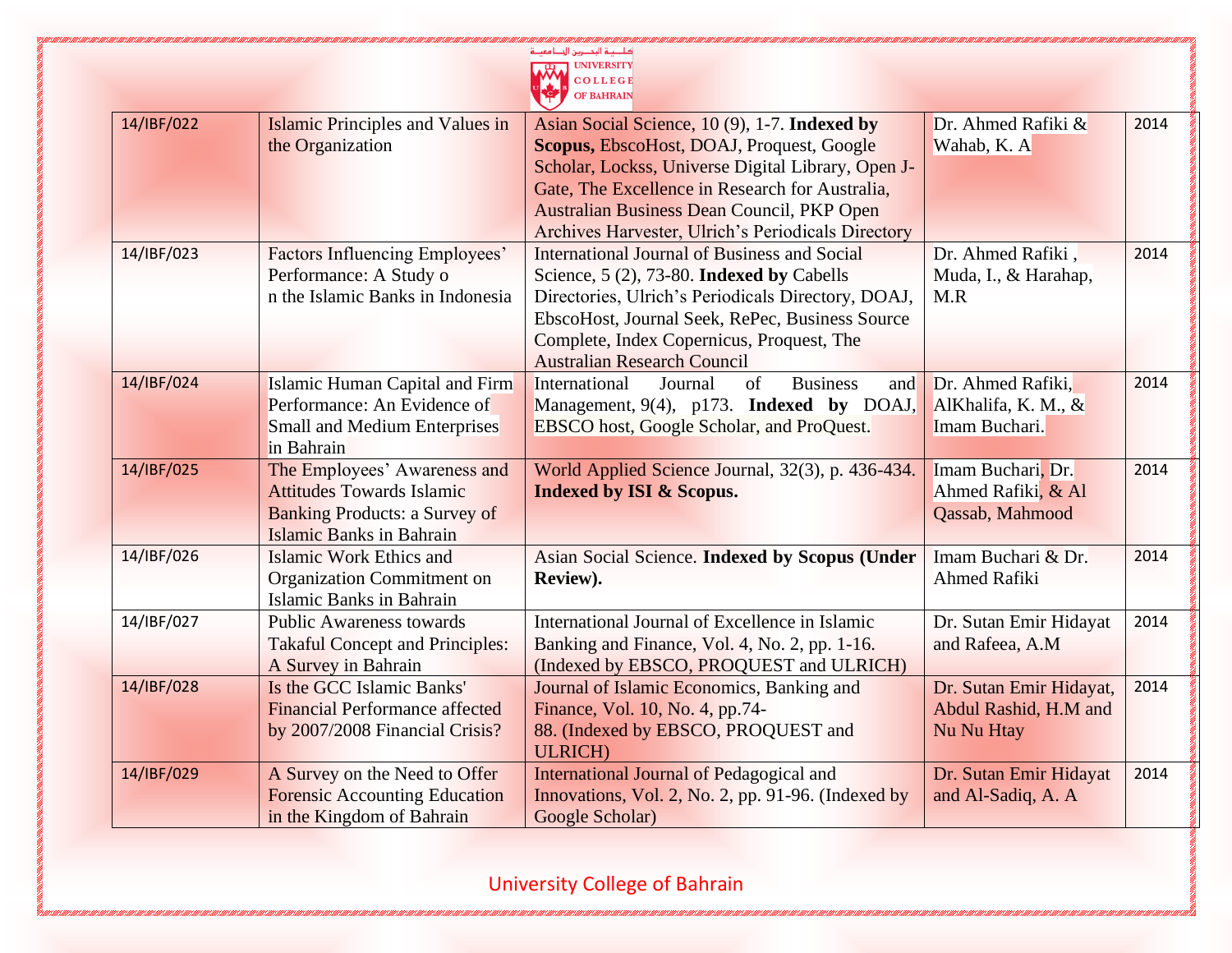

| 13/BUS/030 | How Important Is An Effective<br><b>Leader</b> In Creating Business<br>Sustainability? (A Case Study:<br>Unilever P.L.C).            | International<br>Journal<br>of<br>Pedagogical<br>and<br>Innovations, pp. 75-79. (Indexed by Google<br>Scholar)                                                                                                                                                                                                                                                                                                     | Dr. Sutan Emir Hidayat,<br>Gayasuddin, M.D,<br>Muhammad, A.M.      | 2013 |
|------------|--------------------------------------------------------------------------------------------------------------------------------------|--------------------------------------------------------------------------------------------------------------------------------------------------------------------------------------------------------------------------------------------------------------------------------------------------------------------------------------------------------------------------------------------------------------------|--------------------------------------------------------------------|------|
| 13/CSC/031 | "Designing of On Line Intrusion<br>Detection System Using Rough<br>Set Theory and Q Learning<br>Algorithm"                           | Elsevier Journal, Neurocomputing, volume 111,<br>pages 161-168, July 2013                                                                                                                                                                                                                                                                                                                                          | Dr. Nandita Sengupta,<br>Jaydeep Sen, Jaya Sil<br>and Moumita Saha | 2013 |
| 13/CSC/032 | "Comparison of Supervised<br>Learning and Reinforcement<br><b>Learning in Intrusion Domain</b>                                       | "International Journal of Information<br>Processing, $7(1)$ , $51 - 56$ .                                                                                                                                                                                                                                                                                                                                          | Dr. Nandita Sengupta<br>and Jaya Sil                               | 2013 |
| 13/IBF/033 | How Important Is An Effective<br><b>Leader</b> In Creating Business<br>Sustainability? (A Case Study:<br>Unilever P.L.C).            | International<br>of<br>Pedagogical<br>Journal<br>and<br>Innovations, pp. 75-79. (Indexed by Google<br>Scholar)                                                                                                                                                                                                                                                                                                     | Dr. Sutan Emir Hidayat,<br>Gayasuddin, M.D,<br>Muhammad, A.M.      | 2013 |
| 13/IBF/034 | Influences of Islamic Practices on<br>Small Firm Performance: A<br>North<br>Study<br>in<br>Sumatera,<br>Indonesia.                   | European<br>Journal<br>of<br><b>Business</b><br>and<br>Management, $5(11)$ ,<br>$64 - 82.$<br><b>Indexed</b><br>by<br>EbscoHost, Index Copernicus, Ulrich's Periodicals<br>Directory, Journal TOCS, PKP Open Archives<br>Harvester, Bielefeld Academic Search Engine,<br>Elektronische Zeitschriftenbibliothel EZB, SCI-<br>Edge, Open J-Gate, OCLC WorldCat, Universe<br>Digital Library, NewJour, Google Scholar | Dr. Ahmed Rafiki $\&$<br>Wahab, K. A.                              | 2013 |
| 12/CSC/035 | "Comparison of Different Rule<br>Calculation Method for Rough<br>Set Theory",                                                        | International<br>Journal<br>$\sigma$<br>Information<br>and<br>Electronics Engineering, Vol. 2, No. 3, May 2012                                                                                                                                                                                                                                                                                                     | Dr. Nandita Sengupta<br>and Jaya Sil,                              | 2012 |
| 12/CSC/036 | "Evaluation of Rough Set Theory"<br>Based Network Traffic Data<br><b>Different</b><br>Using<br>Classifier<br>Discretization Method", | <b>International</b><br>of<br>Information<br>Journal<br>and<br>Electronics Engineering, Vol. 2, No. 3, May 2012                                                                                                                                                                                                                                                                                                    | Dr. Nandita Sengupta<br>and Jaya Sil,                              | 2012 |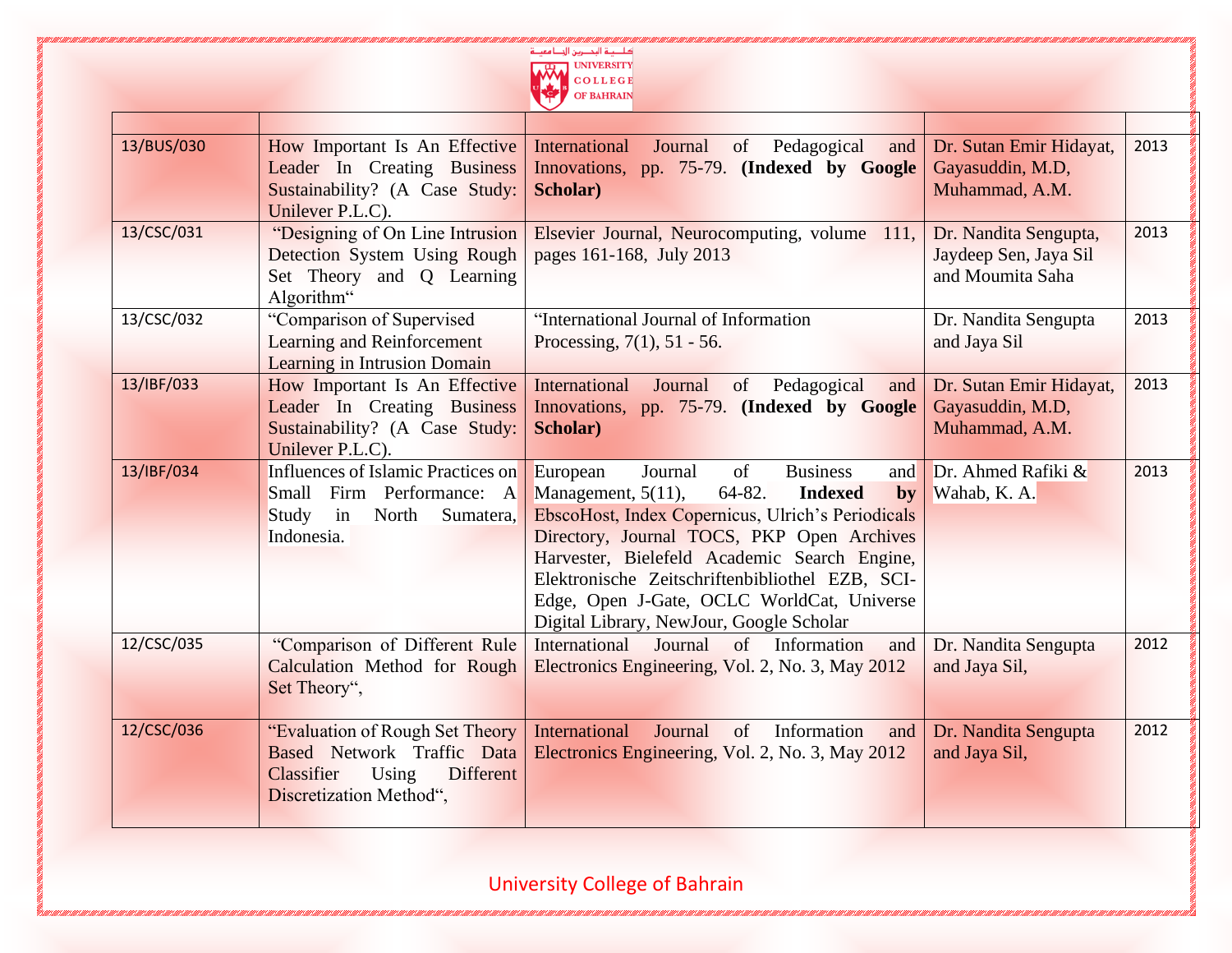| عة التحصريين الم  |  |
|-------------------|--|
| <b>UNIVERSITY</b> |  |
| <b>COLLEGE</b>    |  |
| <b>OF BAHRAIN</b> |  |
|                   |  |

г

| 12/IBF/037 | A Survey on the Level of                   | International Research Journal of Finance and    | Dr. Sutan Emir Hidayat, | 2012 |
|------------|--------------------------------------------|--------------------------------------------------|-------------------------|------|
|            | Effectiveness of Liquidity Risk            | Economics, pp. 39-45. (Indexed by SCOPUS,        | Al-Khalifa, M.D,        |      |
|            | Management of Islamic Banks in             | <b>SSRN, EBSCO and Google Scholar)</b>           | Aryasantana, A.G.       |      |
|            | Bahrain.                                   |                                                  |                         |      |
| 12/IBF/038 | Financial<br>Crisis<br>Give<br><b>Does</b> | International Journal of Economics and Finance,  | Dr. Sutan Emir Hidayat  | 2012 |
|            | Impacts on Bahrain Islamic                 | CCSE, $4(7)$ , pp. 79-87. (Indexed by EBSCO,     | and Abduh, M.           |      |
|            | Banking Performance? A Panel               | <b>ABI/Proquest and Google Scholar)</b>          |                         |      |
|            | Regression Analysis.                       |                                                  |                         |      |
|            |                                            |                                                  |                         |      |
| 11/CSC/044 | "Background<br>Modeling<br>and             | ICGST-GVIP Journal, Volume 11, Issue 1, March    | Dr. Nandita Sengupta,   | 2011 |
|            | Implementation using Discrete              | 2011                                             | Suparna Biswas and      |      |
|            |                                            |                                                  |                         |      |
|            | Wavelet Transform, a Review",              |                                                  | Jaya Sil                |      |
|            |                                            |                                                  |                         |      |
| 11/IBF/045 | Syariah<br>Kinerja<br>Perbankan            | Jurnal Ekonomi Islam Iqthisodia Republika, pp.4, | Dr. Sutan Emir Hidayat  | 2011 |
|            | Bahrain 2010.                              | January issue.                                   |                         |      |
|            |                                            |                                                  |                         |      |
| 10/CSC/049 | "Information Retrieval                     | International Journal of Information Processing  | Dr. Nandita Sengupta    | 2010 |
|            | <b>Techniques in Intrusion</b>             | Volume $4/N$ umber $4/2010$ , pp 1-6             | and Jaya Sil            |      |
|            | Detection",                                |                                                  |                         |      |
| 10/CSC/050 | "Network Intrusion Detection               | International Journal of Information Processing  | Dr. Nandita Sengupta    | 2010 |
|            | using RST, k means and Fuzzy c             | Volume 4 / Number 2 / 2010, pp 8-14              | and Jaya Sil            |      |
|            | means Clustering "                         |                                                  |                         |      |
|            |                                            |                                                  |                         |      |
|            |                                            |                                                  |                         |      |

VI LANDI LANDI LANDI LANDI LANDI LANDI LANDI LANDI LANDI LANDI L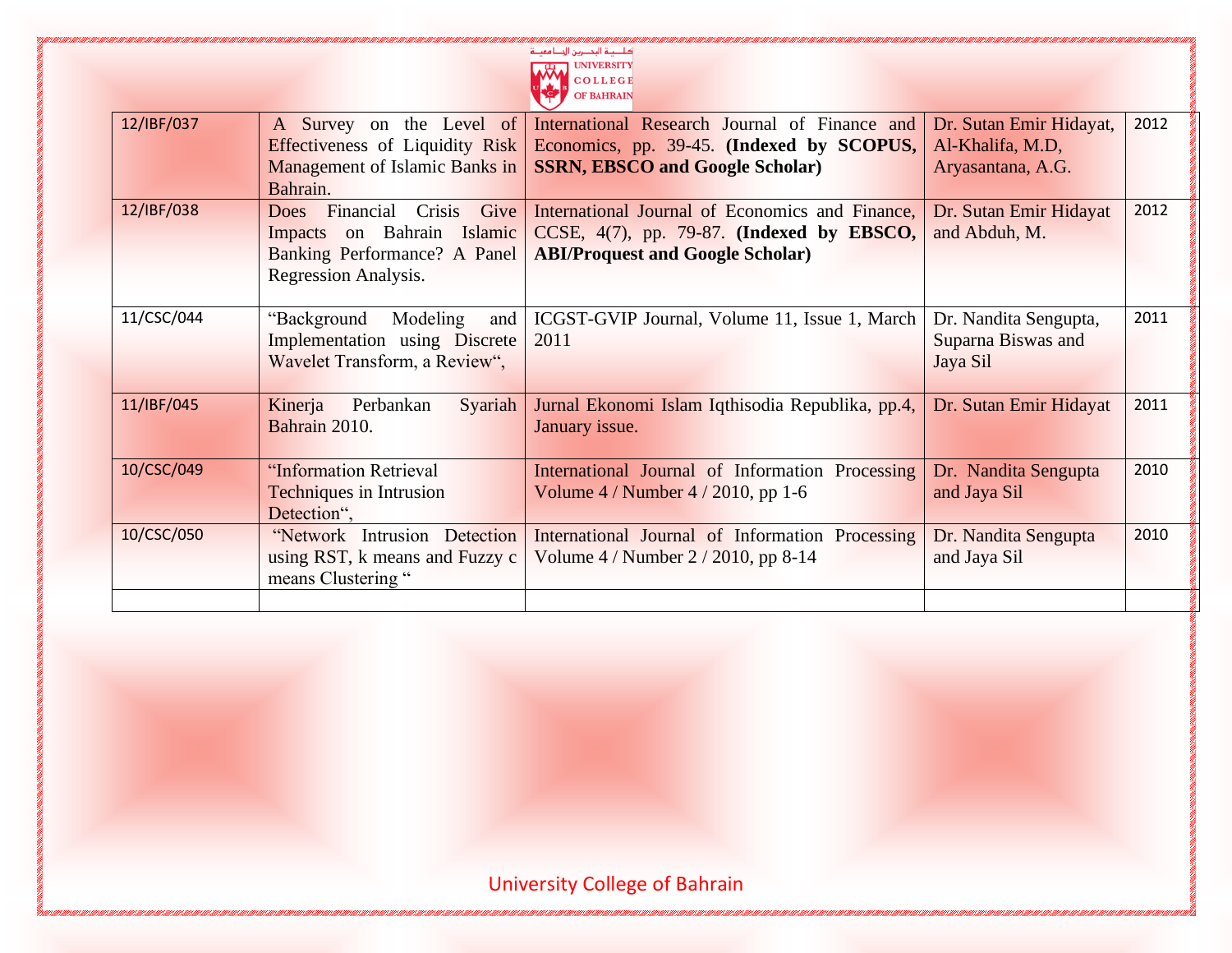

### LIST OF CONFERENCE PAPERS

University College of Bahrain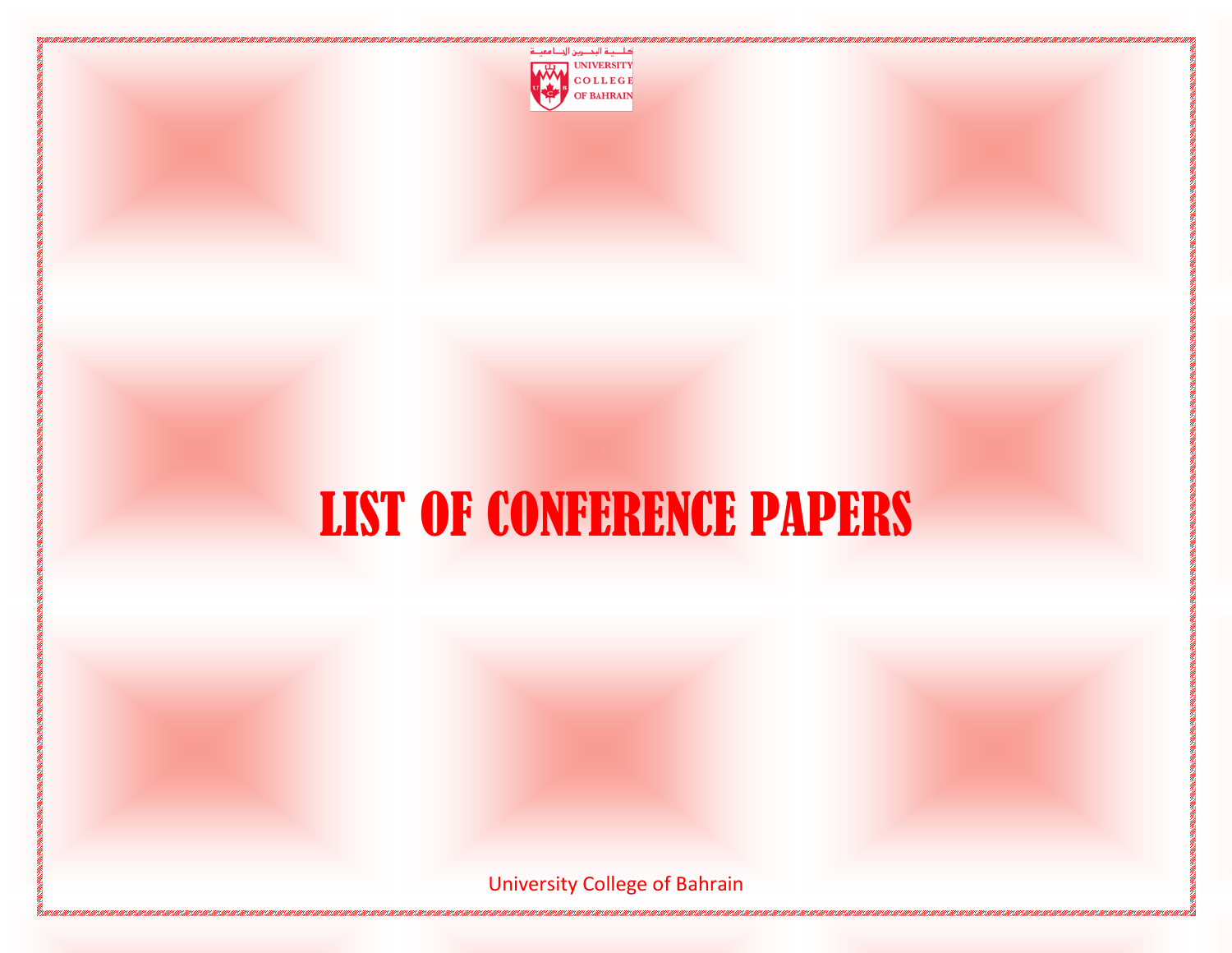

| Year/                     | <b>Title of Paper</b>                                                                                                    | <b>Conference paper details</b>                                                                                                                                                                                                           | <b>Author/Co-</b>                                                       | Year |
|---------------------------|--------------------------------------------------------------------------------------------------------------------------|-------------------------------------------------------------------------------------------------------------------------------------------------------------------------------------------------------------------------------------------|-------------------------------------------------------------------------|------|
| subject/<br><b>Number</b> |                                                                                                                          |                                                                                                                                                                                                                                           | <b>Authors</b>                                                          |      |
| 16/MMP/001                | <b>Encrypted Cloud Computing Based</b><br>Multimedia Design (Conference:<br>AIMoC 2016 3rd                               | <b>International Conference on</b><br>Applications and Innovations in<br>Mobile Computing 2016 -<br>http://www.aimoc.org/AIMoC16Te<br>chnicalProgram.php                                                                                  | Zeeshan Jawed Shah and<br>Dr. Nandita Sengupta                          | 2016 |
| 15/ACT/002                | "Forensic Accounting Education in<br>Bahrain: A survey on Educators'<br>Opinion.                                         | 13th Annual International<br>Accounting conference 25-28 May<br>2015, Greece.                                                                                                                                                             | Dr. Sutan Emir Hidayat,<br>and Abdulla Al-Hadrami                       | 2015 |
| 15/CSC/003                | "Contriving Hybrid DESCAST<br>Algorithm for Cloud Security",                                                             | <b>Eleventh International Conference</b><br>on Communication networks<br>(ICCN 2015), Elsevier, 21st-23rd<br>August 2015, Bangalore, India                                                                                                | Dr. Nandita Sengupta &<br>Ramya Chinnasamy                              | 2015 |
| 15/IBF/004                | "Forensic Accounting Education in<br>Bahrain: A survey on Educators'<br>Opinion.                                         | 13th Annual Internation<br>Accounting conference 25-28 May<br>2015, Greece.                                                                                                                                                               | Dr. Sutan Emir Hidayat,<br>and Abdulla Al-Hadrami                       | 2015 |
| 15/IBF/005                | What Are the Important Selection<br><b>Criteria for the Customers in Choosing</b><br>Islamic Banks? A Survey in Bahrain. | 10th International Conference on<br><b>Islamic Economics and Finance,</b><br>23-24 March, 2015, Doha, Qatar<br>Center for Islamic Economics and<br>Finance, Qatar Faculty of Islamic<br><b>Studies, Qatar Foundation and</b><br>IRTI-IDB. | Dr. Sutan Emir Hidayat,<br>Abdulla Al-Hadrami, and<br>Al-Sharbiti, M.I, | 2015 |

<u>ni di André a Bandara André a Bandara André a Bandara André a Bandara André a Bandara André a Bandara André a</u>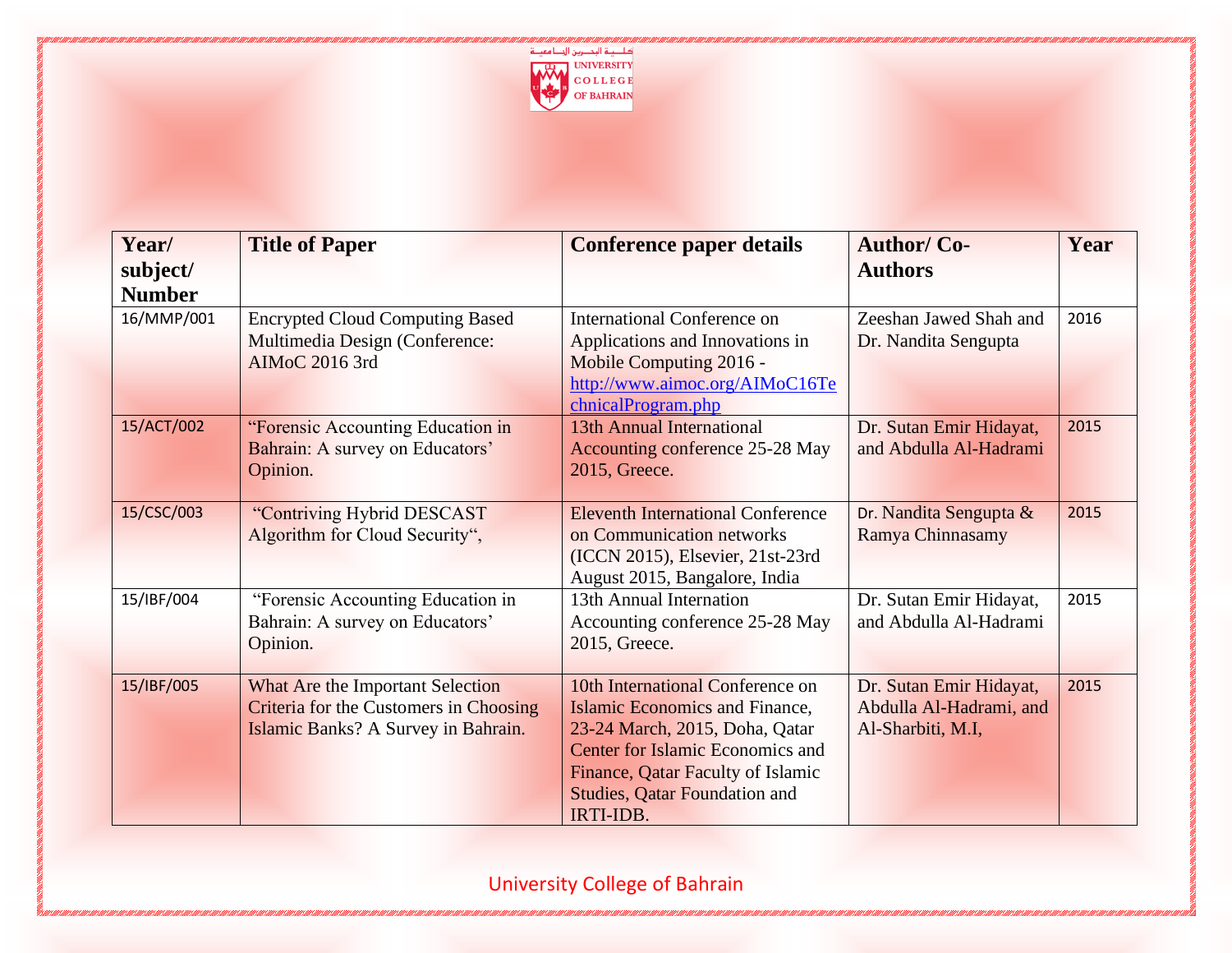|            |                                                                                                                                                       | <b>UNIVERSITY</b><br>OLLEGE<br>OF BAHRAIN                                                                                                                                                                                                            |                                                           |      |
|------------|-------------------------------------------------------------------------------------------------------------------------------------------------------|------------------------------------------------------------------------------------------------------------------------------------------------------------------------------------------------------------------------------------------------------|-----------------------------------------------------------|------|
| 15/IBF/006 | A Proposed Formula for Reserve<br><b>Requirement–Financing to Deposit</b><br>Ratio: The Case of Islamic Banking in<br>Indonesia.                      | <b>IRTI-IDB and University College</b><br>of Bahrain (UCB) Thematic<br>Workshop on Macroprudential<br>Policies and Regulations for<br><b>Islamic Financial</b><br><b>Industry: Theory and Applications,</b><br>5-6 October, 2015, Manama,<br>Bahrain | Ismal, R and Dr. Sutan<br>Emir Hidayat                    | 2015 |
| 14/ACT/007 | <b>Obstacles</b><br>Integrating<br>Forensic<br>to<br>in<br>the<br>Accounting<br>Accounting<br>Curriculum: the Case of Bahrain.                        | Proceedings of Eurasia Business<br>Research Conference,<br>Istanbul,<br>Turkey. ISBN: 978-1-922069-54-2                                                                                                                                              | Abdullah Hamzah Al-<br>Hadrami and Sutan Emir<br>Hidayat  | 2014 |
| 14/ACT/008 | <b>Obstacles to Integrating Forensic</b><br><b>Accounting in the Accounting</b><br>Curriculum: The Case of Bahrain.                                   | <b>Eurasia Business Research</b><br>Conference 16 - 18 June<br>2014, Istanbul, Turkey.                                                                                                                                                               | Abdulla Al-Hadrami                                        | 2014 |
| 14/BUS/009 | "An Islamic View of Education and<br>Business Performance: A Case Study of<br>Indonesia"                                                              | 2 <sup>nd</sup> International<br>Conference<br>on<br>Management,<br>$\&$<br>Finance<br>Entrepreneurship<br>(ICMFE)<br>2014,<br>Istanbul, Turkey.                                                                                                     | Dr. Ahmad Rafiki and<br>Imam Buchari                      | 2014 |
| 14/BUS/010 | How Do Motivational Factors Influence<br>Overall Job Satisfaction? A Survey on<br><b>Employees across Petrochemical</b><br>Companies in Saudi Arabia. | The Macrotheme Conference BSS<br>19-20 December 2014, Paris,<br>France.                                                                                                                                                                              | Dr. Sutan Emir Hidayat,<br>Emara, S.A and Al-<br>Fawaz, A | 2014 |
| 14/CSC/011 | "Designing of Intrusion Detection<br><b>System using Efficient Classifier,)</b>                                                                       | "Eighth International Conference<br>on Communication networks<br>$(ICCN 2014)$ , Elsevier, 25th-27 <sup>th</sup><br>July 2014, Bangalore, India.<br>(http://www.elsevierst.com/Confere<br>nceBookdetail.php?pid=80                                   | Dr. Nandita Sengupta                                      | 2014 |

**Concert Concert State** 

University College of Bahrain

KAN KANA MANGUNA NG KANA NG KANA NG KANA NG KANA NG KANA NG KANA NG KANA NG KANA NG KANA NG KANA NG KANA NG KA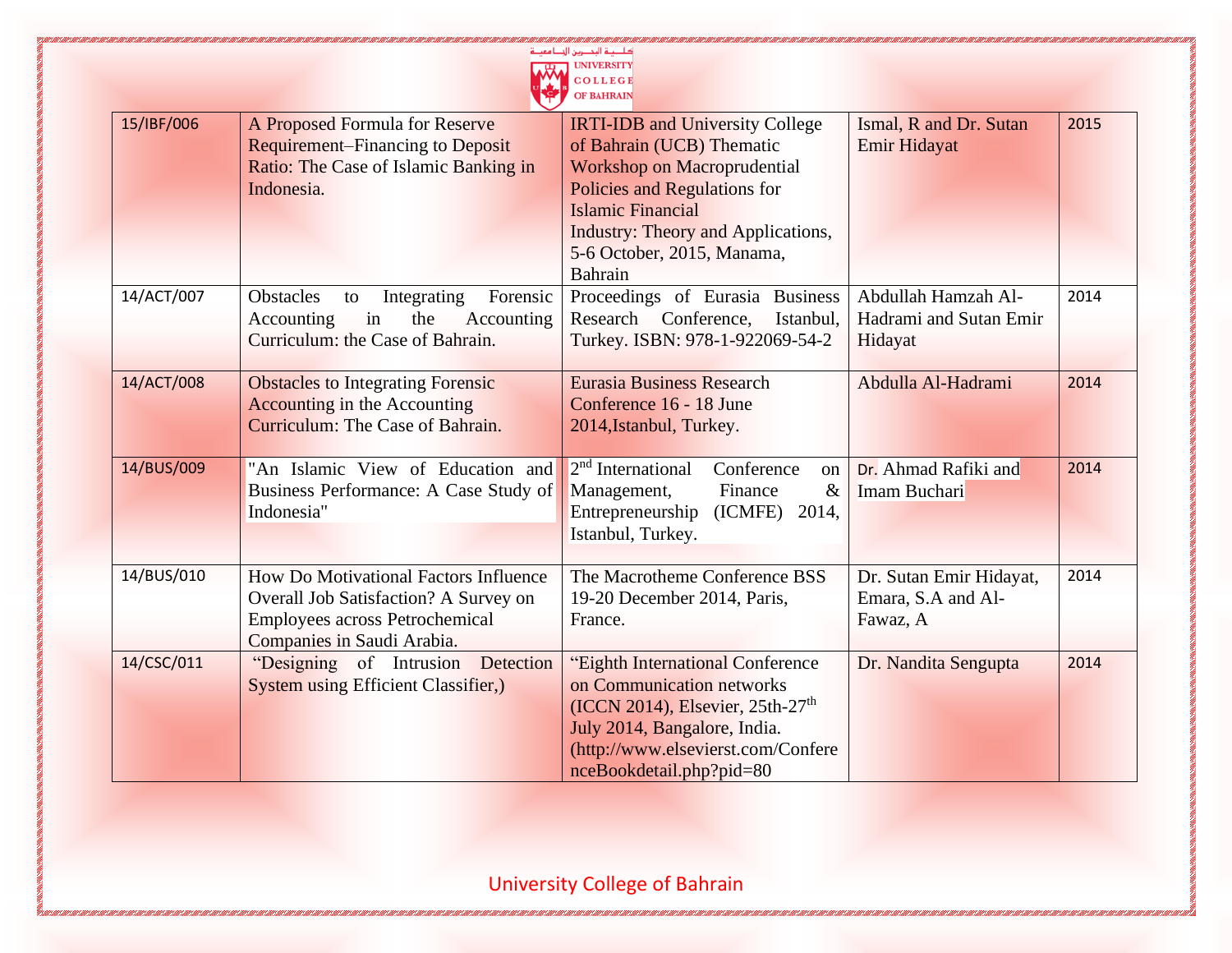| سنريين الم        |  |
|-------------------|--|
| <b>UNIVERSITY</b> |  |
| <b>COLLEGE</b>    |  |
| <b>OF BAHRAIN</b> |  |
|                   |  |

| 14/CSC/012 | "Designing Intrusion Detection System<br>Hybrid<br>Encryption<br>and<br>for<br>$e-$<br>Government System of Bahrain",                  | MENAPAR Bahrain, 23rd - 24th<br>April 2014                                                                                                                                                                                                                                                                  | Dr. Nandita Sengupta                                     | 2014 |
|------------|----------------------------------------------------------------------------------------------------------------------------------------|-------------------------------------------------------------------------------------------------------------------------------------------------------------------------------------------------------------------------------------------------------------------------------------------------------------|----------------------------------------------------------|------|
| 14/IBF/013 | <b>Taxation Treatment of Islamic Finance</b><br>Products: A Case Study of the GCC<br>Countries.                                        | of<br>Roundtable<br>Proceedings<br>Discussion on Taxation in Islamic<br>Finance, Islamic Research and<br>Training Institute (IRTI) of Islamic<br>Development Bank (IDB) and the<br>National University of Malaysia on<br>13-14 October 2014 in Bangi,<br>Malaysia. ISBN: 978-983-3198-83-<br>$\overline{2}$ | Dr. Sutan Emir Hidayat                                   | 2014 |
| 14/IBF/014 | <b>Challenges and Opportunities in</b><br>Developing Micro-takaful in Muslim<br><b>Majority Country: A Case Study of</b><br>Indonesia. | 11th Harvard University Forum on<br><b>Islamic Finance, Harvard Law</b><br>School, Cambridge,<br>Massachusssets, United States of<br>America.                                                                                                                                                               | Sukmana, R and Dr.<br><b>Sutan Emir Hidayat</b>          | 2014 |
| 13/ACT/015 | The relationship between demographic<br>factors and accounting students<br>performance in web-based accounting<br>courses".            | Istanbul, 1-4 July, 2013 The<br><b>International Academy of Business</b><br>and Public Administration<br>Disciplines (IABPAD).                                                                                                                                                                              | Abdulla Al-Hadrami                                       | 2013 |
| 13/BUS/016 | Measuring Entrepreneurs' Satisfaction<br>From Islamic Perspective: A Study on<br>Small Firms in North Sumatera,                        | 4 <sup>th</sup><br>Indonesia.<br><b>ICBER</b><br>2013<br>Proceeding, $694 - 715$ .                                                                                                                                                                                                                          | Rafiki, A., & Wahab, K.<br>A.                            | 2013 |
| 13/CSC/017 | "Designing of Cryptography Based<br><b>Security System for Cloud Computing"</b>                                                        | published in CUBE 2013, IEEE,<br>15th-16th November 2013, Pune,<br>India                                                                                                                                                                                                                                    | Dr. Nandita Sengupta,<br>and Jeffrey Holmes              | 2013 |
| 13/CSC/018 | "Designing of Dynamic Encryption<br>Algorithm of a Network System ",                                                                   | published in IMCIP 2013, Elsevier,<br>9th-11th August 2013, Bangalore,<br>India                                                                                                                                                                                                                             | Dr. Nandita Sengupta,<br>Jeffrey Holmes and Jaya<br>Sil, | 2013 |

II LANDI LANDI LANDI LANDI LANDI LANDI LANDI LA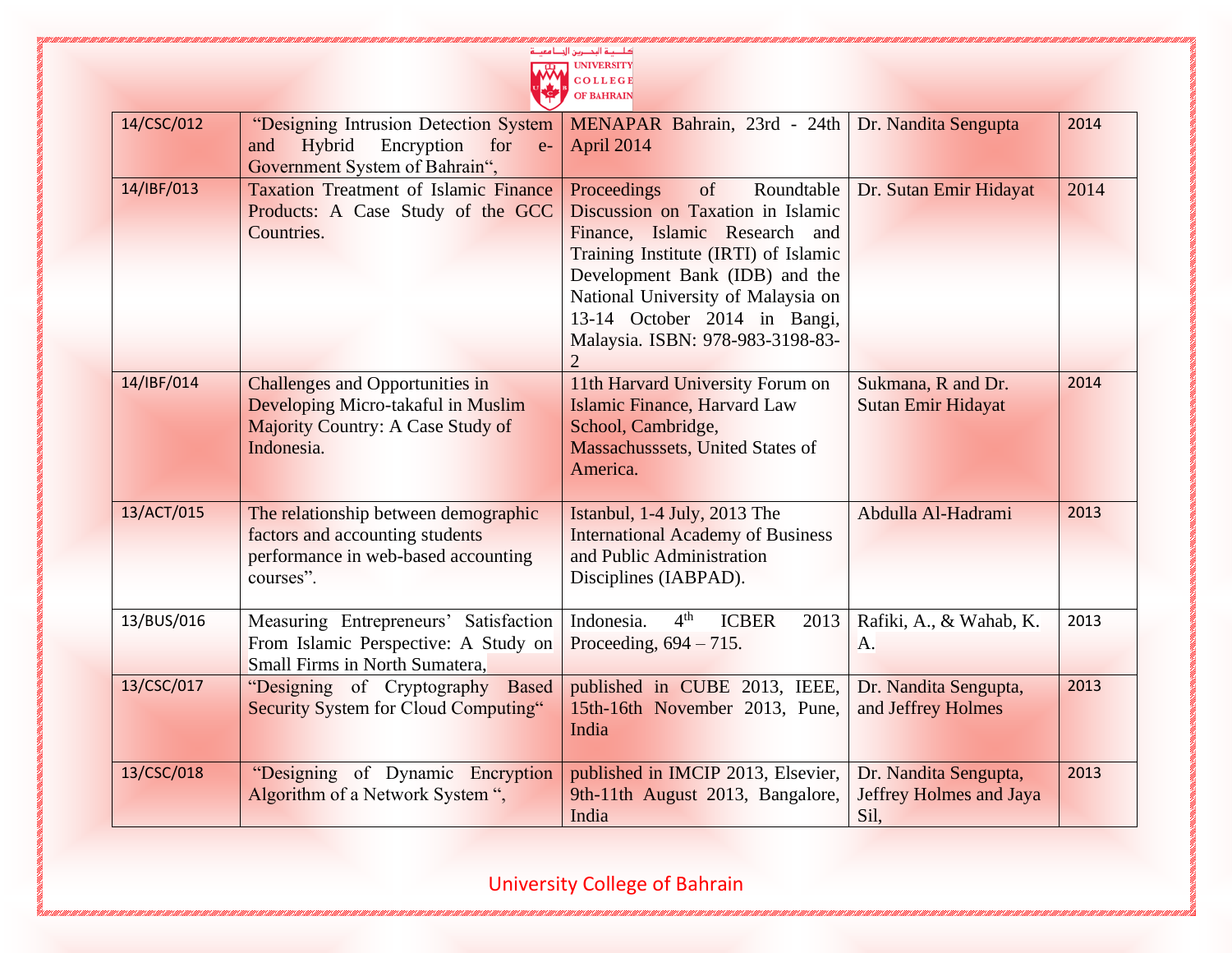

| 12/CSC/019 | Network Traffic<br>"Dynamic<br>Data<br><b>Classification</b> for Intrusion Detection<br>using Genetic Algorithm".                              | Springer, SEMCCO 2012, 20th-<br>22th December 2012, Bhubaneswar,<br>India.                                                                                                                             | Rahul Mitra, Sahisnu<br>Mazumder, Tuhin<br>Sharma, Dr. Nandita<br>Sengupta and Jaya Sil | 2012 |
|------------|------------------------------------------------------------------------------------------------------------------------------------------------|--------------------------------------------------------------------------------------------------------------------------------------------------------------------------------------------------------|-----------------------------------------------------------------------------------------|------|
| 12/CSC/020 | "Generation of Sufficient Cut Points to<br>Discretize Network Traffic Data Sets",<br>Springer,                                                 | <b>SEMCCO</b><br>2012,<br>$20th-22th$<br>2012.<br>December<br>Bhubaneswar,<br>India                                                                                                                    | Sahisnu Mazumder,<br>Tuhin Sharma, Rahul<br>Mitra, Dr.Nandita<br>Sengupta and Jaya Sil, | 2012 |
| 12/CSC/021 | "Reduction of data Size in Intrusion<br>Domain using Modified Simulated<br>Annealing Fuzzy Clustering Algorithm",                              | Yogesh Chabba (Ed.): AIM 2012,<br>pp. 99-104, 2012, Springer-Verlag<br>Berlin Heidelberg 2012                                                                                                          | Dr.Nandita Sengupta,<br>Amit Srivastava and Jaya<br>Sil.                                | 2012 |
| 12/CSC/022 | "Designing of an Efficient Classifier<br>Hierarchical<br>using<br>Reinforcement<br>Learning",                                                  | <b>ICGST</b> Conference on Computer<br>Science and Engineering, Dubai,<br>UAE, 16-19 July, 2012                                                                                                        | Moumita Saha, Jaya Sil<br>and Dr. Nandita<br>Sengupta                                   | 2012 |
| 12/IBF/023 | <b>Issues</b> Surrounding<br>Management<br>of<br><b>Takaful Surplus.</b>                                                                       | 14th AAOIFI-World Bank Annual<br>Conference on Islamic Banking and<br>Finance<br>Manama, Kingdom of<br>Bahrain, Accounting and Auditing<br>Organization for Islamic Financial<br>Institutions, AAOIFI. | Dr. Sutan Emir Hidayat                                                                  | 2012 |
| 12/IBF/024 | The Impact of Global Financial Crisis on<br>Islamic and Conventional Stocks in The<br>GCC: An Application of ARCH and<br><b>GARCH</b> methods. | Gulf Research Meeting<br>2012,<br>United<br>Cambridge,<br>Kingdom,<br>University of Cambridge.                                                                                                         | Sukmana, R and Dr.<br><b>Sutan Emir Hidayat</b>                                         | 2012 |
| 11/CSC/025 | "Comparison<br>of<br>Performance<br>for<br><b>Intrusion</b> Detection<br>System<br>using<br>Different Rules of Classification"                 | <b>ISBN</b><br>978-3-642-22785-1,<br><b>ICIP</b><br>2011,<br>$5th-7th$<br>2011,<br>August<br>Bangalore, India                                                                                          | Dr.Nandita Sengupta and<br>Jaya Sil                                                     | 2011 |

KAN KENTENTATI YANG KENTENTATI KENTENTATI YANG KENTENTATI KENTENTATI YANG KENTENTATI YANG KENTENTATI D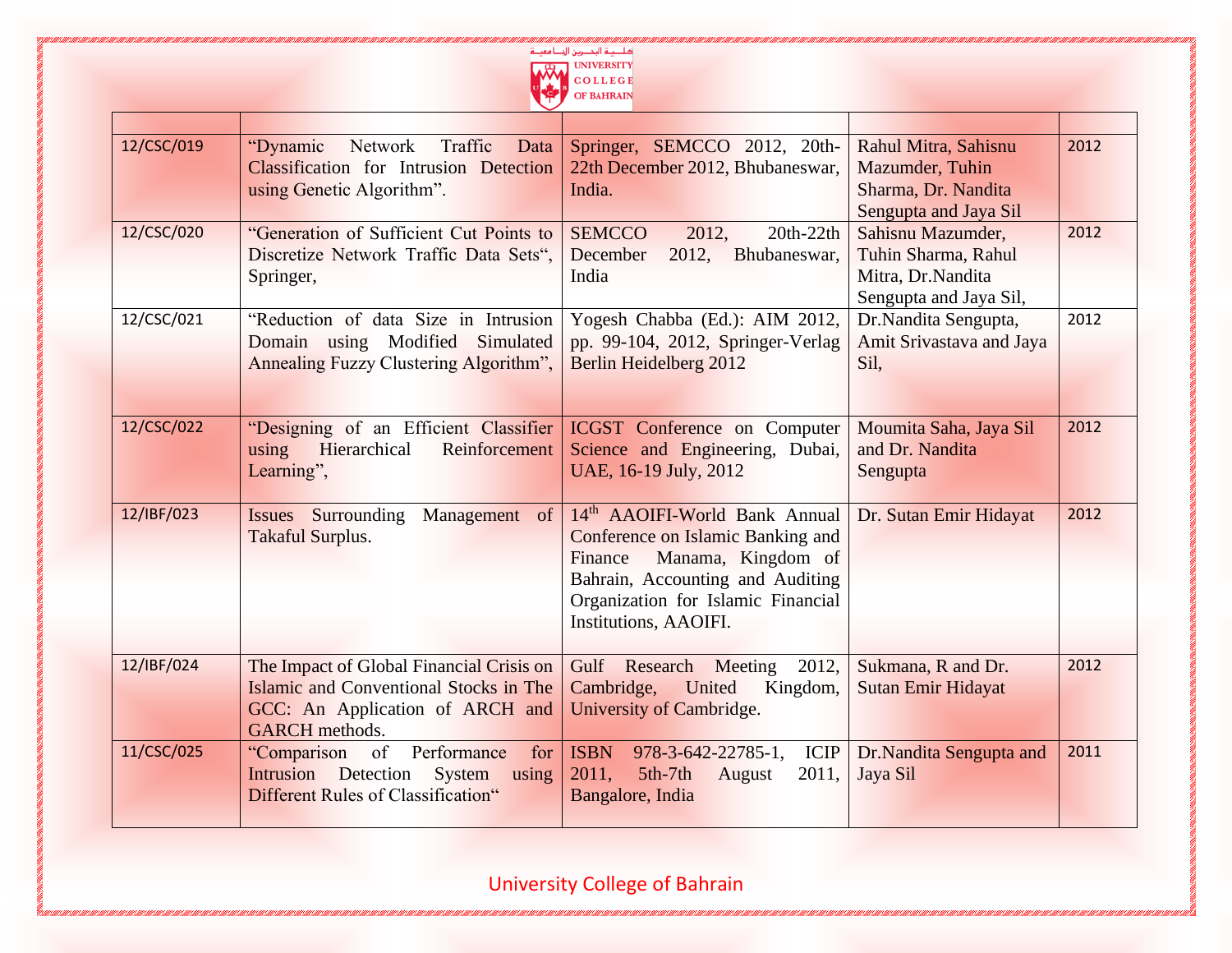

| 11/CSC/026 | "Decision Making System for Network<br>Traffic",                                                                                  | KBIE 2011, 8th-10th January 2011,<br><b>Bahrain</b>                                                                                                                                                                                  | Dr.Nandita Sengupta and<br>Jaya Sil        | 2011 |
|------------|-----------------------------------------------------------------------------------------------------------------------------------|--------------------------------------------------------------------------------------------------------------------------------------------------------------------------------------------------------------------------------------|--------------------------------------------|------|
| 11/IBF/027 | <b>Public Awareness on Corporate Social</b><br>Responsibilities of Saudi Islamic Banks.                                           | 8 <sup>th</sup><br>International Conference<br>$\alpha$<br><b>Islamic Economics and Finance,</b><br>Doha, Qatar, Center for Islamic<br>Economics and Finance, Qatar<br>Faculty of Islamic Studies, Qatar<br>Foundation and IRTI-IDB. | Dr. Sutan Emir Hidayat<br>and Al-Hur, S.A, | 2011 |
| 11/IBF/028 | Challenges in Applying Conventional<br>International Accounting Standards for<br>Islamic Finance.                                 | 13 <sup>th</sup> AAOIFI-World Bank Annual<br>Conference on Islamic Banking and<br>Manama, Kingdom of<br>Finance<br>Bahrain, Accounting and Auditing<br>Organization for Islamic Financial<br><b>Institutions, AAOIFI</b>             | Dr. Sutan Emir Hidayat                     | 2011 |
| 11/IBF/029 | The Impact of 2008 Global Financial<br>Crisis on Islamic Commercial Banks'<br>Financial Performance in the Kingdom<br>of Bahrain. | KBIE-2011 Manama, Kingdom of<br>Bahrain, University College of<br>Bahrain.                                                                                                                                                           | Dr. Sutan Emir Hidayat                     | 2011 |
| 10/CSC/030 | "Intelligent<br>Control<br>of<br>Intrusion<br>Detection System using Soft Computing<br>Techniques "                               | One Day- Control Engineering<br>Symposium New Directions in<br>Automatic Control: Theories and<br>Applications, 26th April 2010,<br>Bahrain                                                                                          | Dr. Nandita Sengupta<br>and Jaya Sil       | 2010 |
| 10/CSC/031 | "Dimension Reduction using Rough Set<br>Theory for Intrusion Detection System"                                                    | Proceedings<br>National<br>$\circ$ f<br>4th<br>Conference<br><b>INDIACom</b><br>2010,<br>ISSN: 0973-7529, pp.251-256, New<br>Delhi, India.                                                                                           | Dr. Nandita Sengupta<br>and Jaya Sil       | 2010 |

<u> 1986 - Anii 1986 Anii 1986 Anii 1986 Anii 1986 Anii 1986 Anii 1986 Anii 1986 Anii 1986 Anii 1986 Anii 1986 An</u>

7,000 000 7,000 7,000 7,000 7,000 7,000 7,000 7,000 7,000 7,000 7,000 7,000 7,000 7,000 7,000 7,000 7,000 7,000 7,000 7,000 7,000 7,000 7,000 7,000 7,000 7,000 7,000 7,000 7,000 7,000 7,000 7,000 7,000 7,000 7,000 7,000 7,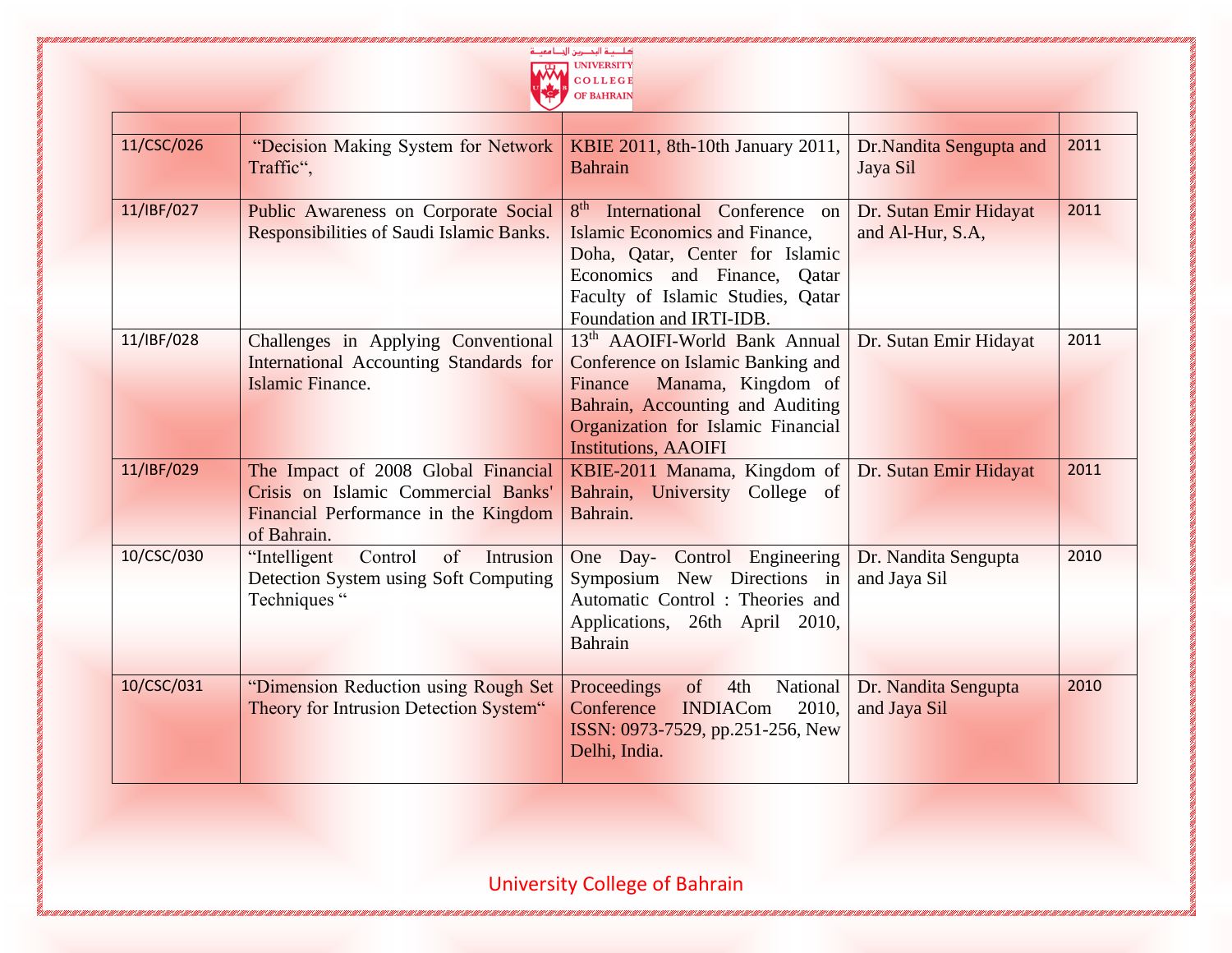

### LIST OF PUBLISHED REPORTS

University College of Bahrain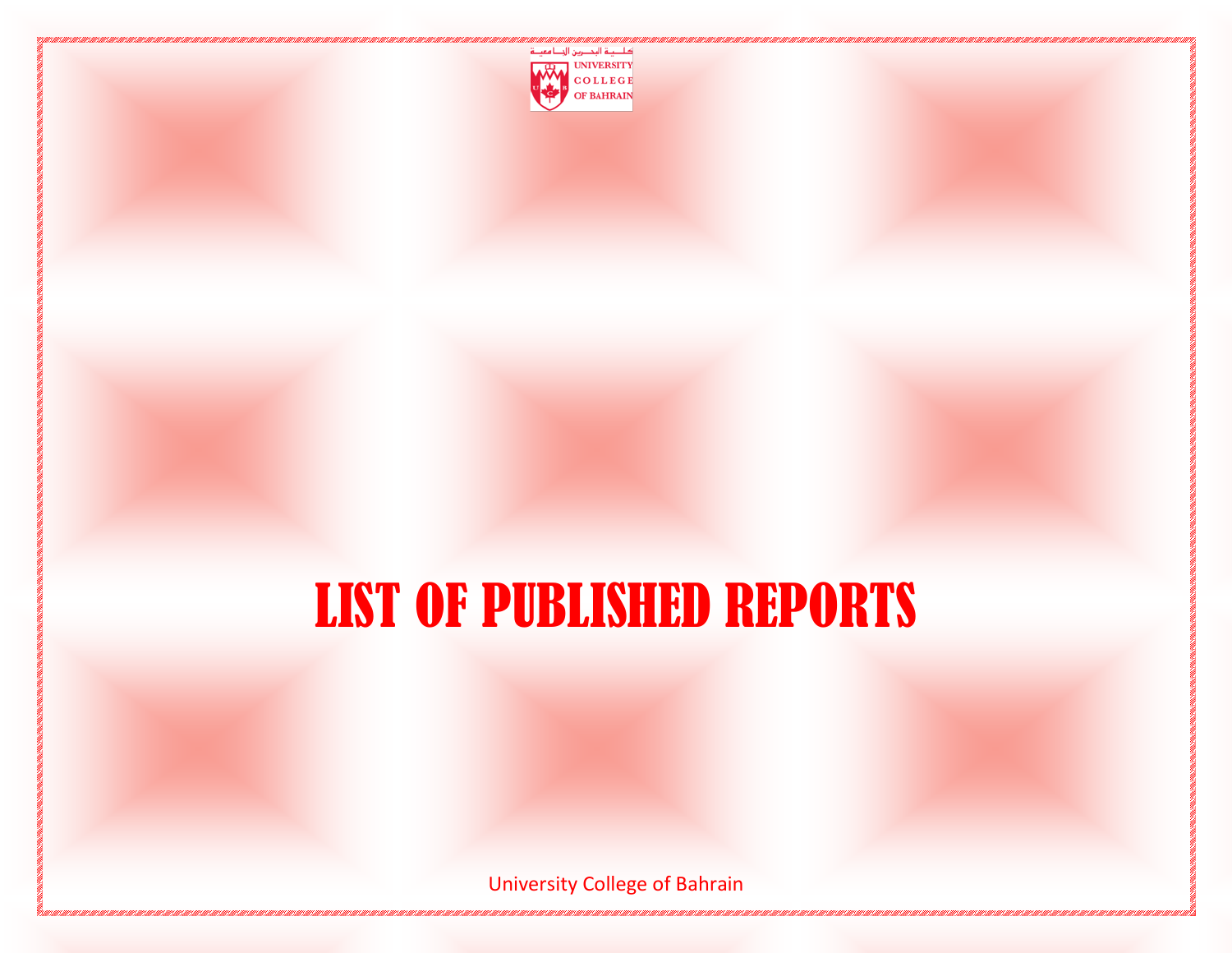

| Year/         | <b>Title of Paper</b>                                                                                                | <b>Publication Report</b>                                                                                                     | <b>Author/ Co- Authors</b>               | Year |
|---------------|----------------------------------------------------------------------------------------------------------------------|-------------------------------------------------------------------------------------------------------------------------------|------------------------------------------|------|
| subject/      |                                                                                                                      | details                                                                                                                       |                                          |      |
| <b>Number</b> |                                                                                                                      |                                                                                                                               |                                          |      |
| 15/IBF/001    | <b>Applying A Common Shariah</b><br><b>Standard: Benefits and</b><br>Challenges.                                     | <b>Islamic Finance Today</b><br>Magazine. Special Edition,<br>December, 2015, pp. 23-<br>25, A<br><b>Pioneer Publication.</b> | Dr. Sutan Emir Hidayat                   | 2015 |
| 15/IBF/002    | <b>Islamic Economics and Finance</b><br>Education in the Kingdom of<br>Bahrain (Special Report).                     | Islamic Finance News, Red<br>Money Publication, 12<br>$(37)$ , pp. 20-21.                                                     | Dr. Sutan Emir Hidayat                   | 2015 |
| 13/IBF/003    | Microtakaful Opportunities in<br>the Growing Indonesian Islamic<br>Banking<br>Industry,<br>Kuala<br>Lumpur, Malaysia | Islamic Finance News, Red<br>Money Publication.                                                                               | Dr. Sutan Emir Hidayat and<br>Sukmana, R | 2013 |
| 13/IBF/004    | <b>Takaful Models in Practice:</b><br>Why and What Are the<br>Consequences?, Kuala Lumpur,<br>Malaysia               | Islamic Finance News, Red<br><b>Money Publication</b>                                                                         | Dr. Sutan Emir Hidayat                   | 2013 |
| 13/IBF/005    | An Issue in Takaful Practice:<br>Public<br>Levels<br>of<br>Low                                                       | <b>Islamic Finance News, Red</b><br><b>Money Publication.</b>                                                                 | Dr. Sutan Emir Hidayat                   | 2013 |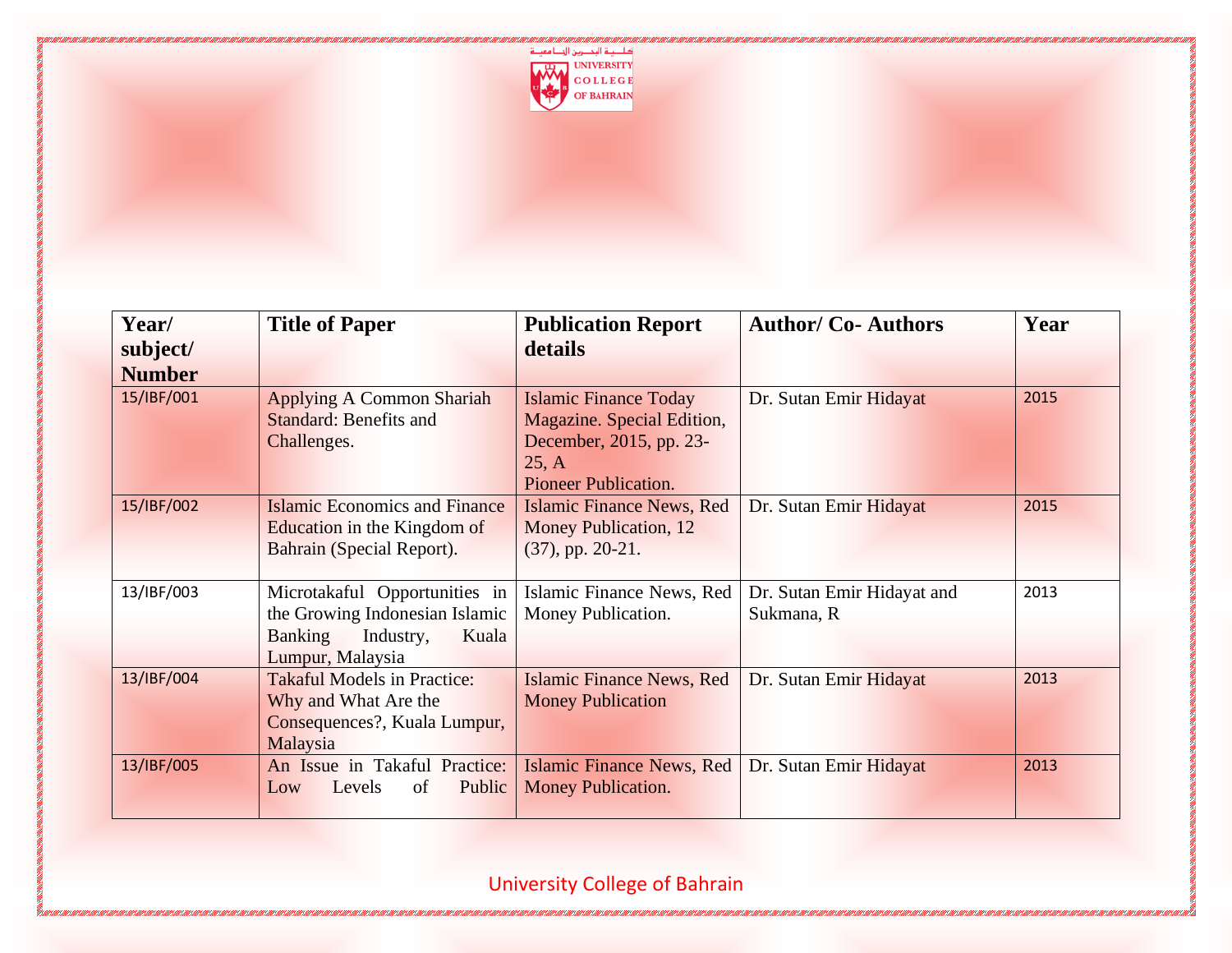

|            | Kuala<br>Awareness,<br>Lumpur,<br>Malaysia:                                                                            |                                                                              |                                            |      |
|------------|------------------------------------------------------------------------------------------------------------------------|------------------------------------------------------------------------------|--------------------------------------------|------|
| 13/IBF/006 | Promoting Microtakaful as A<br><b>Means to Boost Market Share of</b><br>Takaful.<br>Kuala<br>Lumpur,<br>Malaysia:      | Islamic Finance News, Red<br>Money Publication.                              | Dr. Sutan Emir Hidayat                     | 2013 |
| 13/IBF/007 | Takaful Investment Activities:<br>Alternative Asset<br><b>Exploring</b><br>Classes,<br>Kuala<br>Lumpur,<br>Malaysia    | Islamic Finance News, Red<br>Money Publication.                              | Dr. Sutan Emir Hidayat                     | 2013 |
| 13/IBF/008 | BancaTakaful: A Cost Effective<br>Takaful<br>Promote<br>Way<br>to<br>Services,<br>Kuala<br>Lumpur,<br>Malaysia         | Islamic Finance News, Red<br>Money Publication.                              | Dr. Sutan Emir Hidayat                     | 2013 |
| 13/IBF/009 | Surrounding<br>the<br><b>Issues</b><br>of<br><b>Takaful</b><br>Management<br>Surplus.                                  | <b>Islamic Finance News, Red</b><br>Money Publication, 10(03),<br>pp. 35-37. | Dr. Sutan Emir Hidayat. and<br>Khairat, D. | 2013 |
| 13/IBF/010 | The GCC and Southeast Asia:<br>Takaful<br>With<br>Hubs<br>Two<br>Different Characteristics, Kuala<br>Lumpur, Malaysia: | Islamic Finance News, Red<br>Money Publication.                              | Dr. Sutan Emir Hidayat                     | 2013 |
| 13/IBF/011 | Grasping Opportunities in the<br>Indonesian<br>Malaysian<br>and<br>Takaful<br>Markets.<br>Kuala<br>Lumpur, Malaysia:   | Islamic Finance News, Red<br>Money Publication.                              | Dr. Sutan Emir Hidayat                     | 2013 |
| 13/IBF/012 | <b>Expansion of Takaful Business,</b><br>Kuala Lumpur, Malaysia:                                                       | <b>Islamic Finance News, Red</b><br><b>Money Publication.</b>                | Dr. Sutan Emir Hidayat                     | 2013 |

and a control of the Control of Control of Control of Control of Control of Control of Control of Control of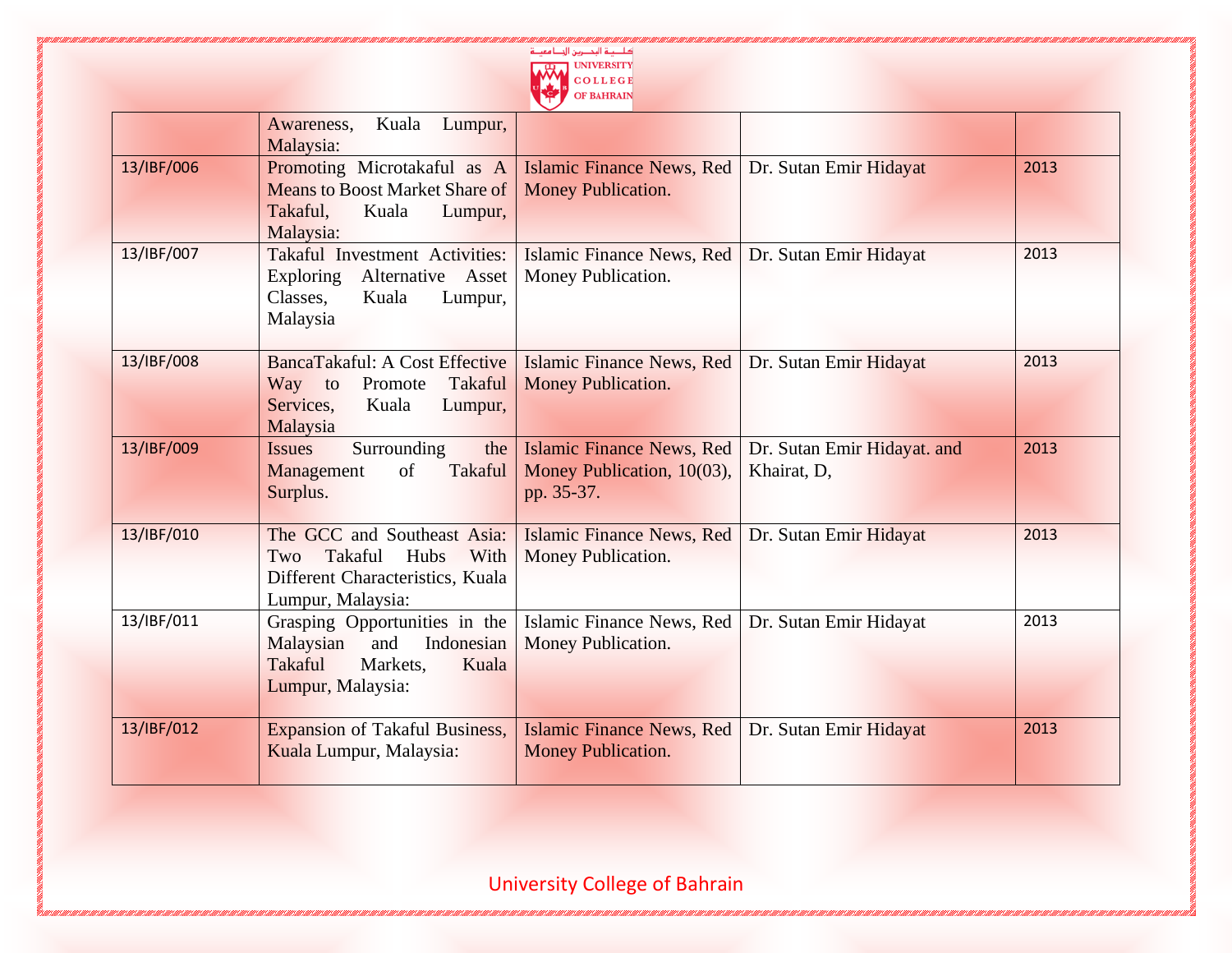|            |                                                                                                                                                | UNIVERSITY<br>COLLEGE<br><b>OF BAHRAIN</b>                                            |                                           |      |
|------------|------------------------------------------------------------------------------------------------------------------------------------------------|---------------------------------------------------------------------------------------|-------------------------------------------|------|
| 13/IBF/013 | The Latest Trend in the Takaful<br>Enhancement<br>Industry:<br>in<br>Regulatory<br>and<br>Legal<br>Framework,<br>Kuala<br>Lumpur,<br>Malaysia: | <b>Islamic Finance News, Red</b><br>Money Publication.                                | Dr. Sutan Emir Hidayat                    | 2013 |
| 13/IBF/014 | <b>Takaful</b><br>Retakaful:<br>and<br>Resolution for 2013, Kuala<br>Lumpur, Malaysia:                                                         | Islamic Finance News, Red<br>Money Publication.                                       | Dr. Sutan Emir Hidayat                    | 2013 |
| 12/IBF/015 | Promoting Effective Liquidity<br>for Islamic Banks.                                                                                            | Islamic Finance News, Red<br>Money Publication, 9(37),<br>pp. 25-27.                  | Dr. Sutan Emir Hidayat                    | 2012 |
| 12/IBF/016 | <b>Revitalization of Shariah</b><br><b>Compliant Syndicated</b><br>Financing.                                                                  | Islamic Finance News, Red<br>Money Publication, 9(34),<br>pp. 25-27.                  | Dr. Sutan Emir Hidayat and<br>Rulindo, R, | 2012 |
| 12/IBF/017 | Meningkatkan<br>Hubungan<br><b>Bilateral</b><br>Indonesia-Bahrain<br>Melalui<br>Perbankan<br>dan<br>Keuangan Syariah.                          | Buletin ISEFID, June 2012<br>edition.                                                 | Dr. Sutan Emir Hidayat                    | 2012 |
| 12/IBF/018 | Partnership through Islamic<br>Finance: Bahrain and Indonesia.                                                                                 | Islamic Finance News, Red<br>Money Publication, 9(23)<br>pp. 22-25.                   | Dr. Sutan Emir Hidayat and<br>Buchari, I, | 2012 |
| 12/IBF/019 | <b>Islamic Microfinance:</b><br><b>Challenges and The Way</b><br>Forward.                                                                      | Islamic Finance News, Red<br>Money Publication, 9(21),<br>pp. 23-25.                  | Rulindo, R and Dr. Sutan Emir<br>Hidayat  | 2012 |
| 12/IBF/020 | <b>Asset Backed Vs Asset Based</b><br><b>Sukuk:</b> The Dilemma between<br>Shariah, Legal Framework and<br><b>Market Demand, Manama:</b>       | The<br>Bahrain<br>Banker,<br><b>Bahrain</b><br>Association<br><sub>of</sub><br>Banks. | Dr. Sutan Emir Hidayat                    | 2012 |

 $-1 - 10$ 

University College of Bahrain

"I GIOTTE GIOTTE GIOTTE GIOTTE GIOTTE GIOTTE GIOTTE GIOTTE GIOTTE GIOTTE GIOTTE GIOTTE GIOTTE GIOTTE GIOTTE GI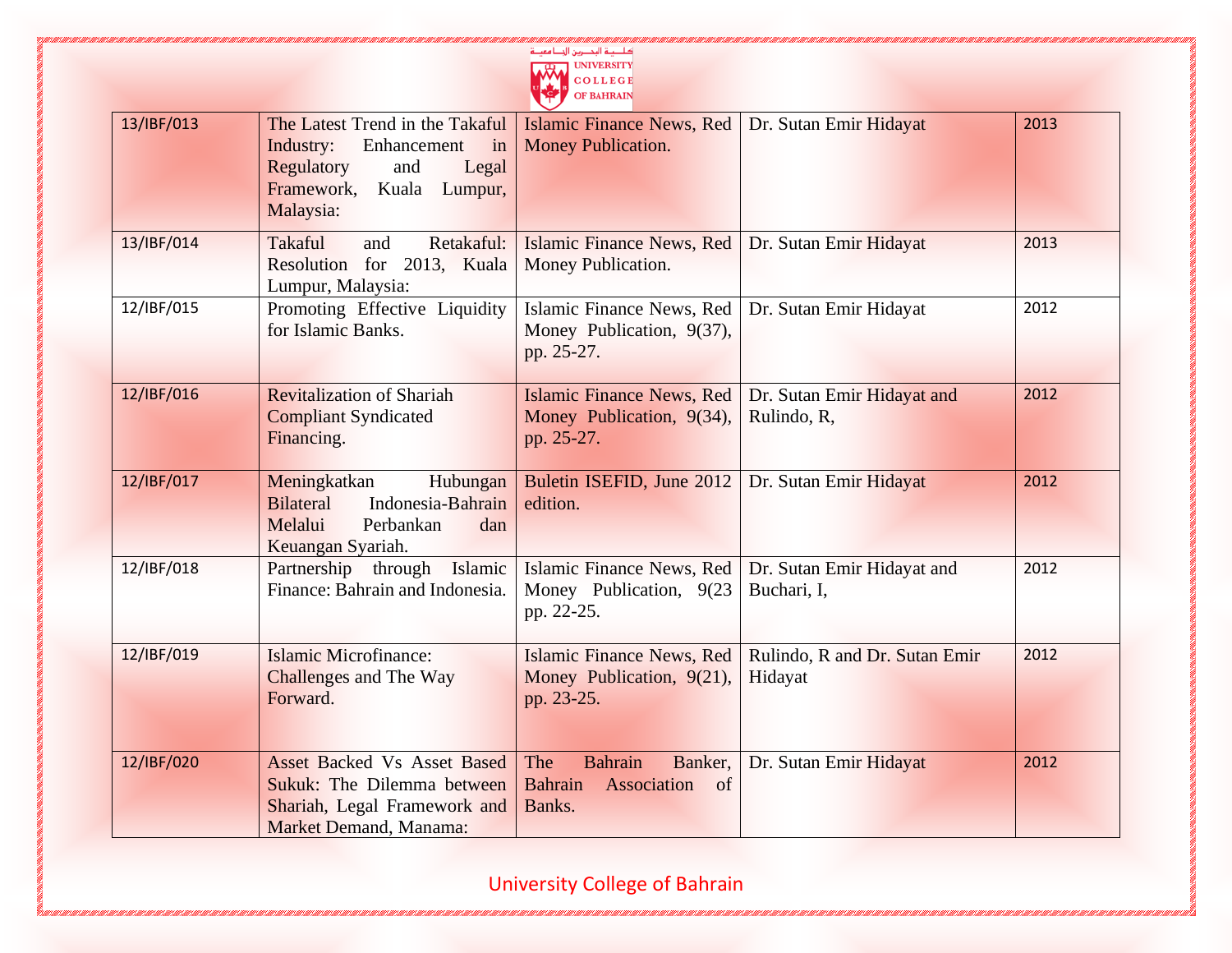|            |                                                                                                                                  | كاحية البحصرين الجبا معينة<br>OLLEGE<br>OF BAHRAIN                            |                                                 |      |
|------------|----------------------------------------------------------------------------------------------------------------------------------|-------------------------------------------------------------------------------|-------------------------------------------------|------|
| 12/IBF/021 | Islamic<br><b>Banking</b><br>in<br>Saudi<br>Arabia:<br>The Non<br>Grasping<br><b>Muslim Segment.</b>                             | Islamic Finance News, Red<br>Money Publication, 9(18)<br>pp. 21-23.           | Dr. Sutan Emir Hidayat and Al-<br>Bawardi, N.K, | 2012 |
| 12/IBF/022 | <b>Corporate Social</b><br><b>Responsibilities for Islamic</b><br>Bank.                                                          | <b>Islamic Finance News, Red</b><br>Money Publication, 9(06)<br>pp. 22-24.    | Dr. Sutan Emir Hidayat and Al-<br>Hur, S.A,     | 2012 |
| 11/IBF/023 | Room for Improvement and<br>Opportunities for Growth in<br>Bahrain's Takaful industry.                                           | Islamic Finance News, Red<br>Money Publication, 8(24),<br>pp. 35-37.          | Dr. Sutan Emir Hidayat                          | 2011 |
| 11/IBF/024 | Financial<br><b>International</b><br><b>Reporting Standards for Islamic</b><br>finance:<br><b>Benefits</b><br>and<br>challenges. | <b>Islamic Finance News, Red</b><br>Money Publication, 8(48),<br>pp. 21-24.   | Dr. Sutan Emir Hidayat                          | 2011 |
| 11/IBF/025 | <b>Understanding the Risks Behind</b><br>Sukuk Issuance.                                                                         | <b>Islamic Finance News, Red</b><br>Money Publication, 8(41)<br>pp. 26-28.    | Dr. Sutan Emir Hidayat and<br>Abubakar, M, M    | 2011 |
| 11/IBF/026 | The Interest-Based Economy<br>and Public Debt: An Analysis of<br>the US Economy.                                                 | Islamic Finance News, Red<br>Money Publication, 8(33)<br>pp. 27-29.           | Suharto, U and Dr. Sutan Emir<br>Hidayat        | 2011 |
| 11/IBF/027 | Islamic Bank's Financing: Why<br>is it Expensive?                                                                                | Global Islamic<br>Finance<br>Magazine,<br>April<br>2011<br>edition, pp.36-38. | Dr. Sutan Emir Hidayat                          | 2011 |
| 10/IBF/028 | Bahraini<br>Islamic<br>Finance<br><b>Outlook: A Mixed Picture.</b>                                                               | <b>Islamic Finance News, Red</b><br>Money Publication, 7(46),<br>pp. 22-25.   | Dr. Sutan Emir Hidayat                          | 2010 |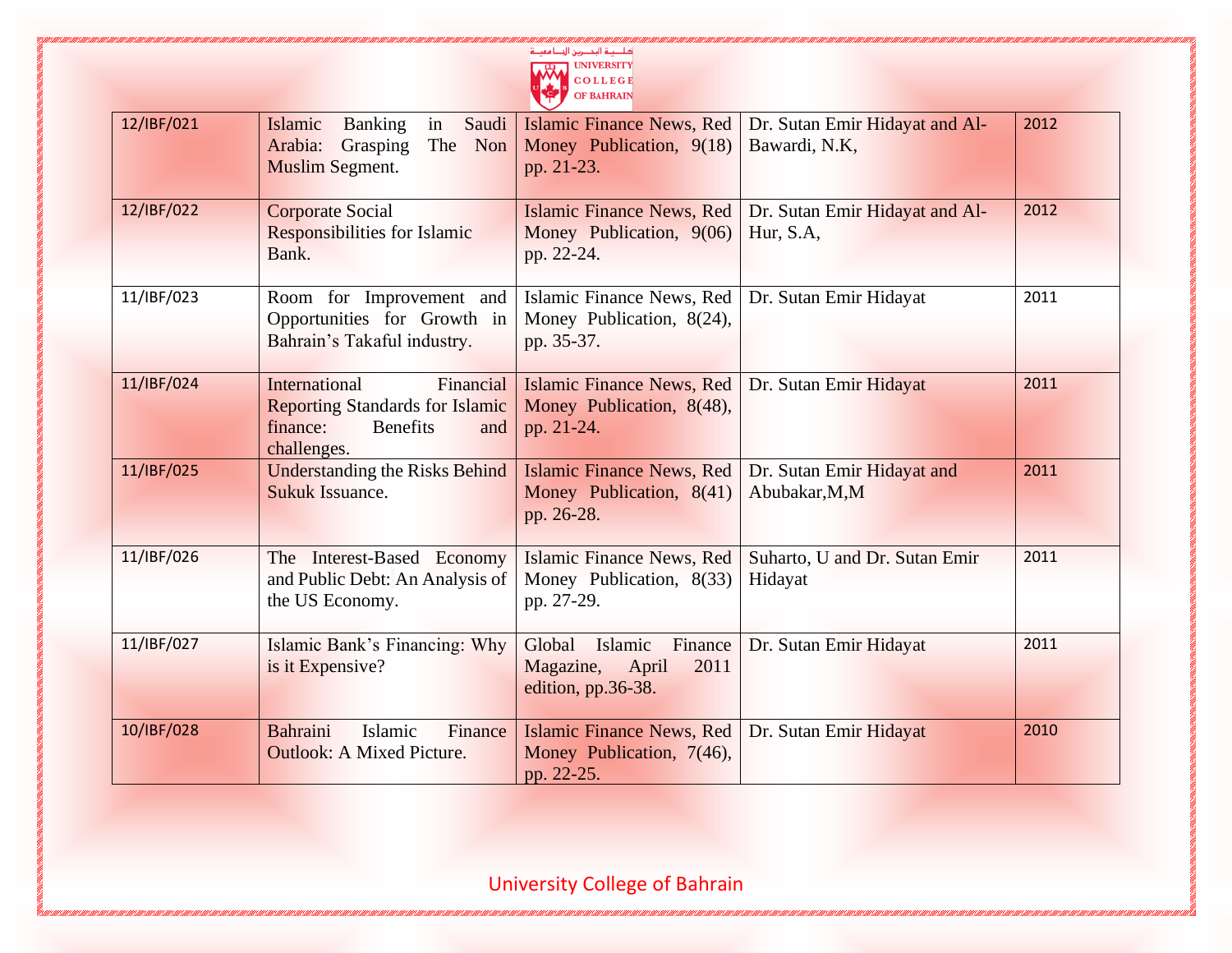|            |                                                          | كالصية البحصرين الجلنا معيلة<br><b>UNIVERSITY</b><br><b>COLLEGE</b><br><b>OF BAHRAIN</b>      |      |
|------------|----------------------------------------------------------|-----------------------------------------------------------------------------------------------|------|
| 10/IBF/029 | Islamic Finance: The Wisdom<br>behind Its Establishment. | Islamic Finance News, Red   Dr. Sutan Emir Hidayat<br>Money Publication, 7(31),<br>pp. 23.    | 2010 |
| 10/IBF/030 | <b>Takaful:</b> Establishing A Caring<br>Society.        | Islamic Finance News, Red   Dr. Sutan Emir Hidayat<br>Money Publication, 7(17),<br>pp. 20-21. | 2010 |

## LIST OF BOOKS & CHAPTERS

| Year/subject/ | <b>Title of Book</b> | <b>Chapter &amp; Publication</b> | <b>Author/Co-Authors</b> | Year |
|---------------|----------------------|----------------------------------|--------------------------|------|
| Number        |                      | details                          |                          |      |

University College of Bahrain